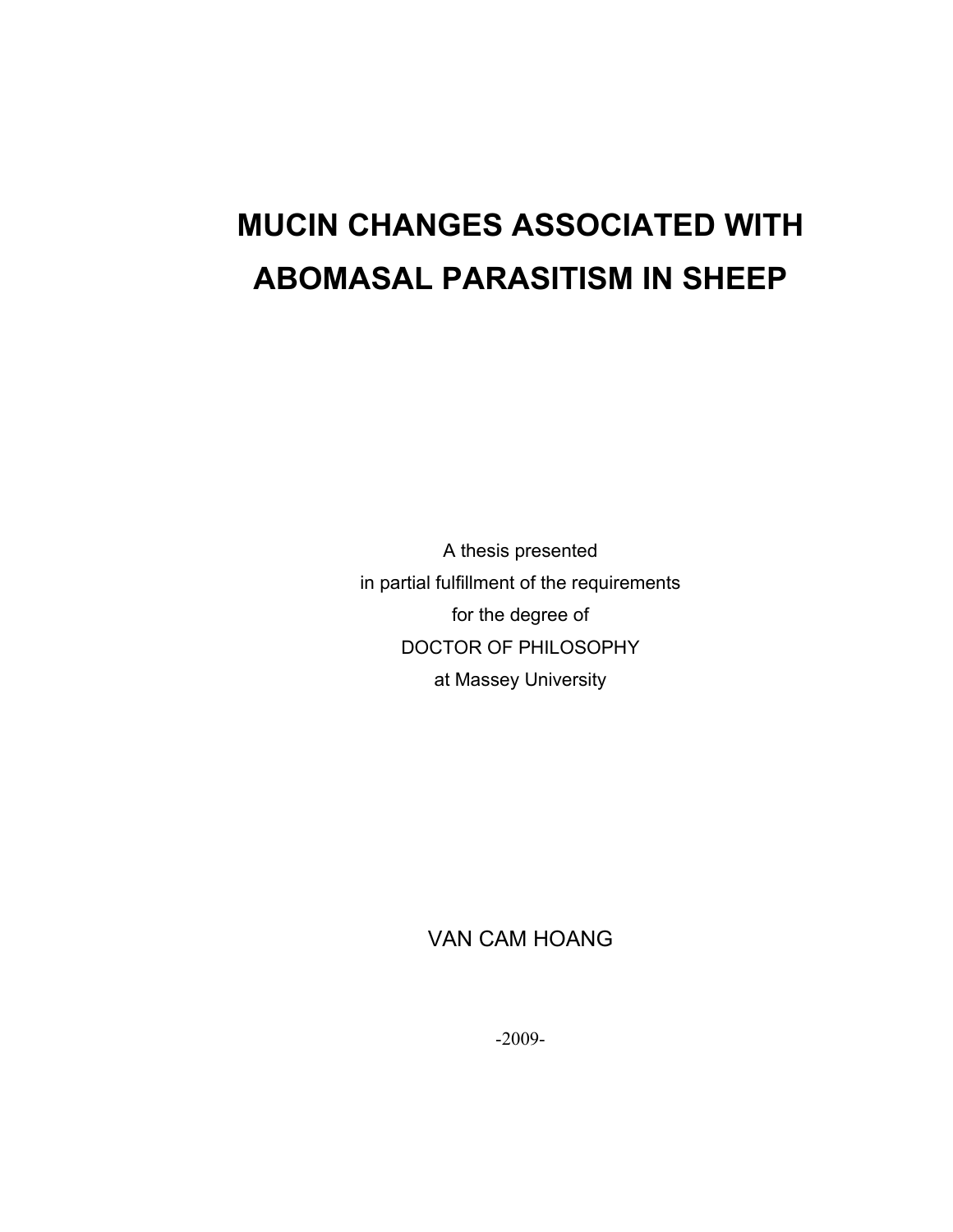# **TABLE OF CONTENTS**

|                                                        | ii.            |
|--------------------------------------------------------|----------------|
|                                                        | ix             |
|                                                        | $\mathbf{x}$   |
|                                                        | xii            |
|                                                        | xix            |
|                                                        | xxii           |
|                                                        | xxviii         |
|                                                        | 1              |
|                                                        | 1              |
| 1.1.1. Life cycles of abomasal nematode parasites      | 1              |
|                                                        | $\overline{2}$ |
|                                                        | 3              |
|                                                        | $\overline{4}$ |
|                                                        | 6              |
|                                                        | $\overline{7}$ |
| 1.2.1. Mucus-producing cells in gastrointestinal tract | 8              |
|                                                        | 9              |
|                                                        | 11             |
|                                                        | 13             |
|                                                        | 14             |
|                                                        | 15             |
|                                                        | 16             |
| 1.3.1.4.                                               | 18             |
|                                                        |                |
|                                                        |                |
|                                                        | 19             |
| 1.3.1.6.                                               | 19             |
|                                                        |                |
|                                                        | 21             |
|                                                        | 22             |
|                                                        | 23             |
|                                                        | 23             |
|                                                        | 25             |
|                                                        | 26             |
|                                                        | 28             |
|                                                        | 28             |
|                                                        | 29             |
|                                                        | 29             |
|                                                        | 32             |
| <b>CHAPTER 2. PURIFICATION AND CHARACTERISATION</b>    |                |
|                                                        |                |
| OF HIGH-MOLECULAR-WEIGHT GLYCOPROTEINS IN              |                |
| SHEEP FUNDIC AND DUODENAL MUCINS                       | 34             |
|                                                        | 34             |
|                                                        |                |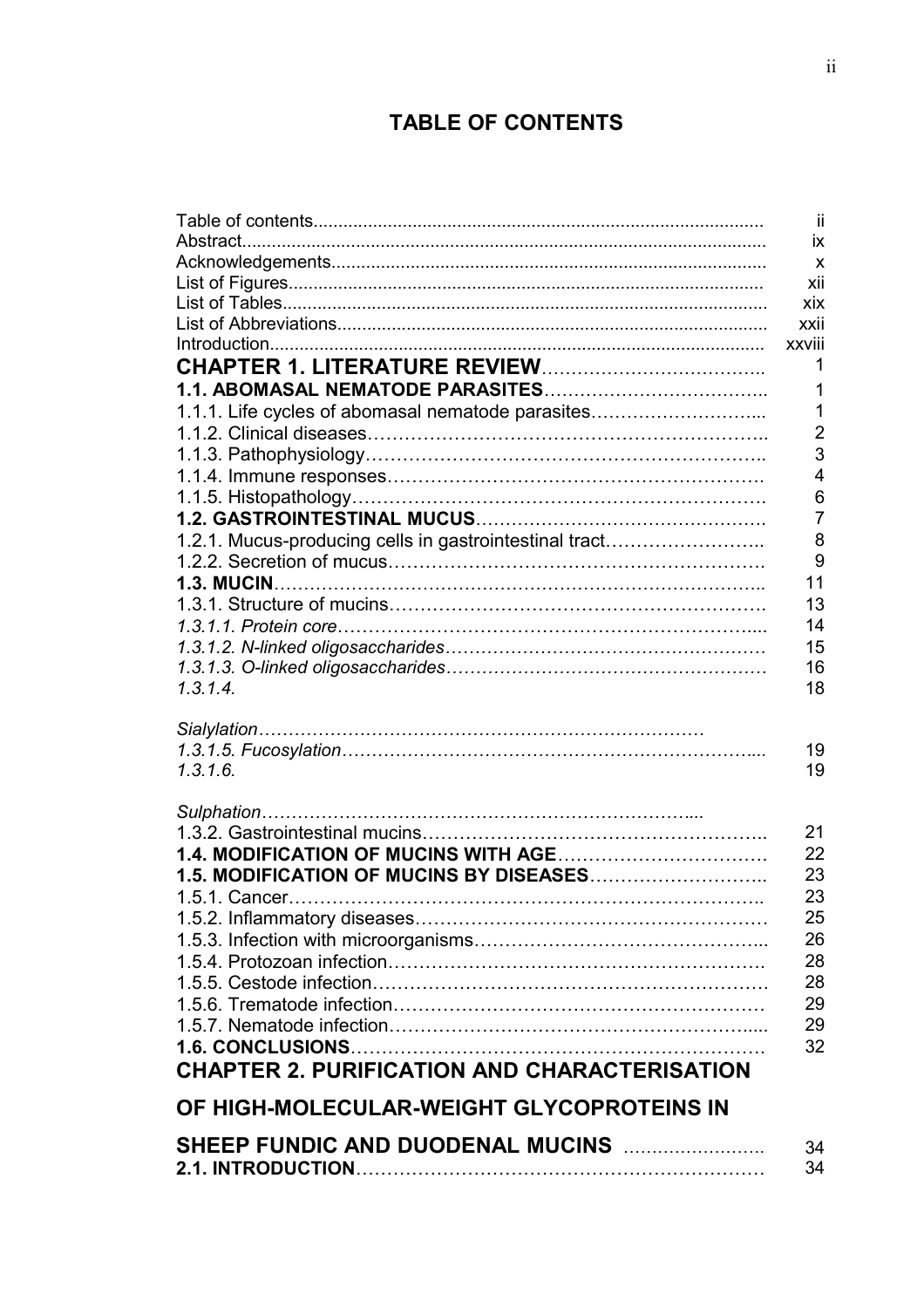| 34<br>36<br>2.1.3. Characterisation of bonding and linkage in mucins<br>37<br>37<br>37<br>38<br>2.2.2.1. Preparation of native and reduced |  |
|--------------------------------------------------------------------------------------------------------------------------------------------|--|
| mucins<br>38<br>2.2.2.2. Size exclusion chromatography to remove low-molecular-weight                                                      |  |
| 39<br>2.2.2.3. Periodic acid Schiff (PAS) assay to identify neutral                                                                        |  |
| 39<br>sugars<br>2.2.2.4. Enzyme-linked lectin assay (ELLA) to detect sugars on                                                             |  |
|                                                                                                                                            |  |
| 40<br>41<br>41                                                                                                                             |  |
| 2.2.3.1. Gradient SDS polyacrylamide gel electrophoresis<br>41                                                                             |  |
| 43                                                                                                                                         |  |
| 2.2.3.3. DNA removal by CsCI density gradient centrifugation<br>43<br>44                                                                   |  |
| 2.3.1. Separation of native and reduced gastrointestinal mucins<br>44                                                                      |  |
| 2.3.2. Validation of the mucin purification method<br>46<br>46                                                                             |  |
| 47                                                                                                                                         |  |
| 2.4. DISCUSSION<br>47                                                                                                                      |  |
| 2.4.1. Validation of mucin purification method<br>47                                                                                       |  |
| 2.4.2. Molecular weight and bonding of sheep mucins<br>49<br><b>CHAPTER 3. MONOSACCHARIDE COMPOSITIONS OF</b>                              |  |
| <b>FUNDIC AND DUODENAL MUCINS IN 4-9 MONTHS-OLD</b>                                                                                        |  |
|                                                                                                                                            |  |
| <b>SHEEP</b><br>51                                                                                                                         |  |
| 51                                                                                                                                         |  |
| 53<br>53                                                                                                                                   |  |
| 53                                                                                                                                         |  |
| 54                                                                                                                                         |  |
| 54                                                                                                                                         |  |
| 54                                                                                                                                         |  |
| 55                                                                                                                                         |  |
| 55                                                                                                                                         |  |
| 3.2.8. Quantification of neutral and amino sugars<br>56<br>3.2.8.1. High Performance Anion Exchange Chromatography (HPAEC)<br>56           |  |
| 56                                                                                                                                         |  |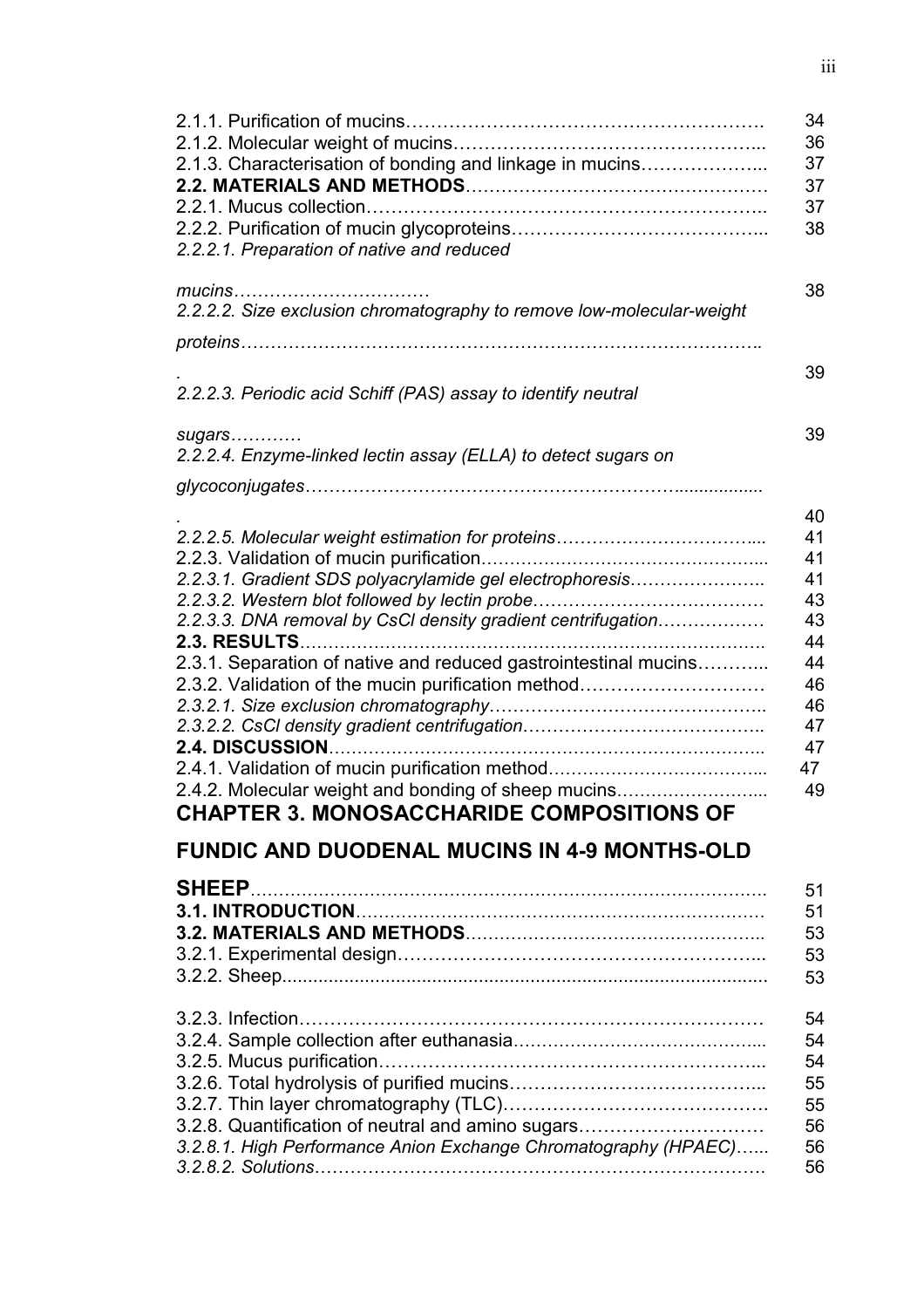| 3.3.1. Monosaccharide components of fundic and duodenal mucins<br>3.3.2. Quantification of monosaccharide composition<br>3.3.2.1. Fundic                                             | 56<br>58<br>59<br>59<br>60<br>60<br>60                                                       |
|--------------------------------------------------------------------------------------------------------------------------------------------------------------------------------------|----------------------------------------------------------------------------------------------|
| 3.4.2. Modification of the neutral and amino sugar compositions of                                                                                                                   | 60<br>60<br>61<br>61<br>62<br>62<br>63<br>63<br>63<br>64<br>64<br>65<br>65<br>65             |
| 3.4.3. Modification of the neutral and amino sugar compositions of                                                                                                                   | 66                                                                                           |
| 3.4.3.3. Proposed mechanisms for mucin changes observed during                                                                                                                       | 67<br>67<br>68                                                                               |
| <b>CHAPTER 4. MONOSACCHARIDE COMPOSITIONS OF</b>                                                                                                                                     | 70                                                                                           |
| <b>FUNDIC AND DUODENAL MUCINS IN LAMBS</b><br>4.3.3. Solid-fed vs solid-fed lambs infected with T.circumcincta<br>4.4.1. Modifications in monosaccharide profiles in mucins with age | 72<br>72<br>73<br>73<br>74<br>74<br>74<br>75<br>75<br>75<br>75<br>75<br>76<br>76<br>78<br>80 |
| <b>CHAPTER 5. HISTOCHEMISTRY OF ABOMASAL AND</b>                                                                                                                                     | 82                                                                                           |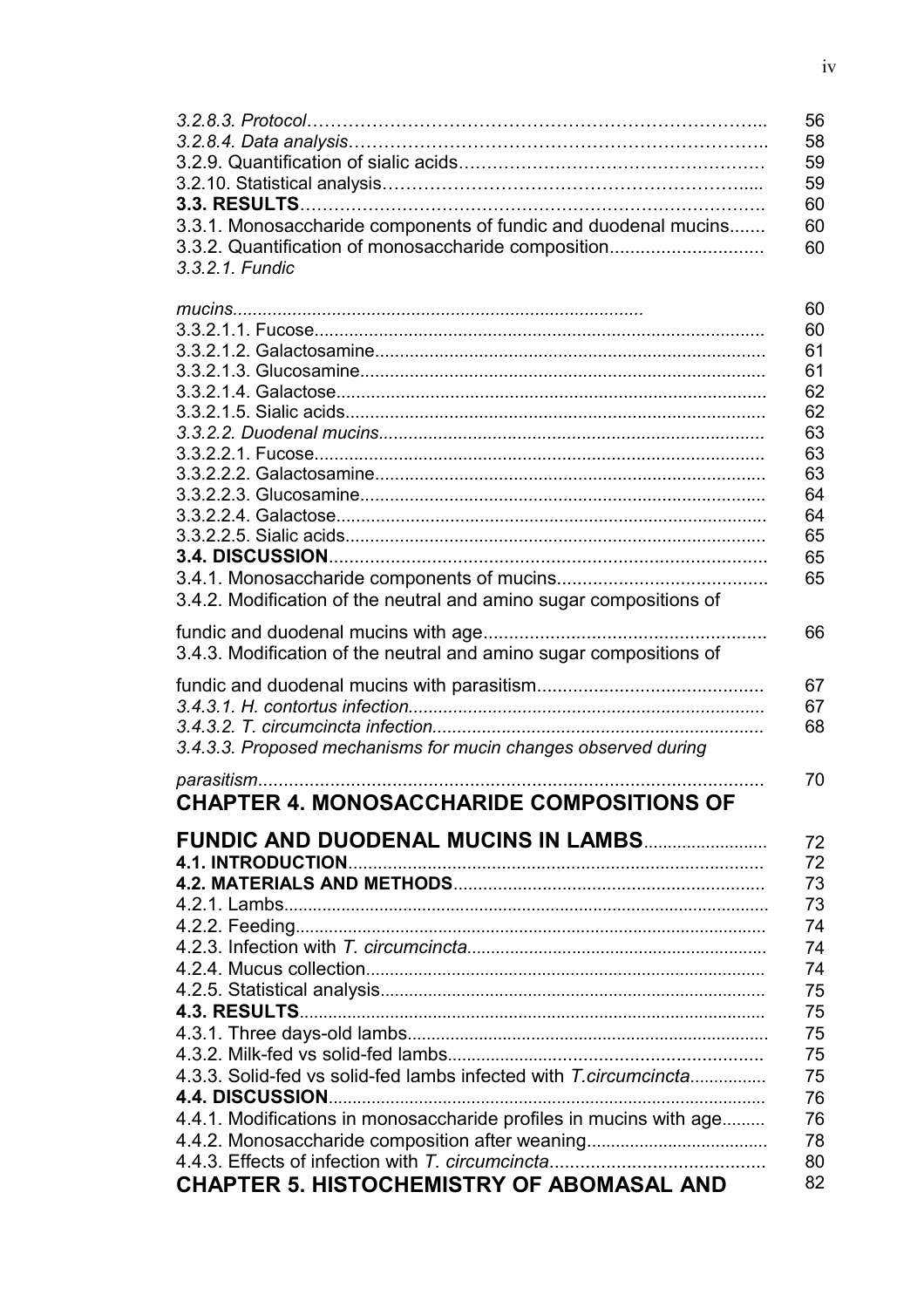| 5.2.3.2. Staining of sections                                                                                                                             | 82<br>85<br>85<br>85<br>85<br>85                   |
|-----------------------------------------------------------------------------------------------------------------------------------------------------------|----------------------------------------------------|
| 5.3.1. Mucin types produced by mucus-producing cells<br>5.3.2.2.                                                                                          | 86<br>86<br>87<br>87<br>87<br>87                   |
| 5.3.2.3. Total                                                                                                                                            | 88                                                 |
| <b>CHAPTER 6. LECTIN HISTOCHEMISTRY OF THE</b>                                                                                                            | 88<br>89<br>89<br>89<br>90<br>91<br>91<br>91<br>93 |
| <b>6.1. INTRODUCTION</b><br>6.2.3. Removal of O-linked oligosaccharides by β-elimination<br>6.2.4. Neuraminidase treatment to remove terminal sialic acid | 96<br>96<br>100<br>100<br>100<br>101               |
| residues<br>6.3.2. Modifications of mucin sugars with age and infection<br>6.3.2.1. Sialic                                                                | 101<br>102<br>102<br>102                           |
| 6.3.2.2.                                                                                                                                                  | 102                                                |
| 6.3.2.4.                                                                                                                                                  | 103<br>104<br>105                                  |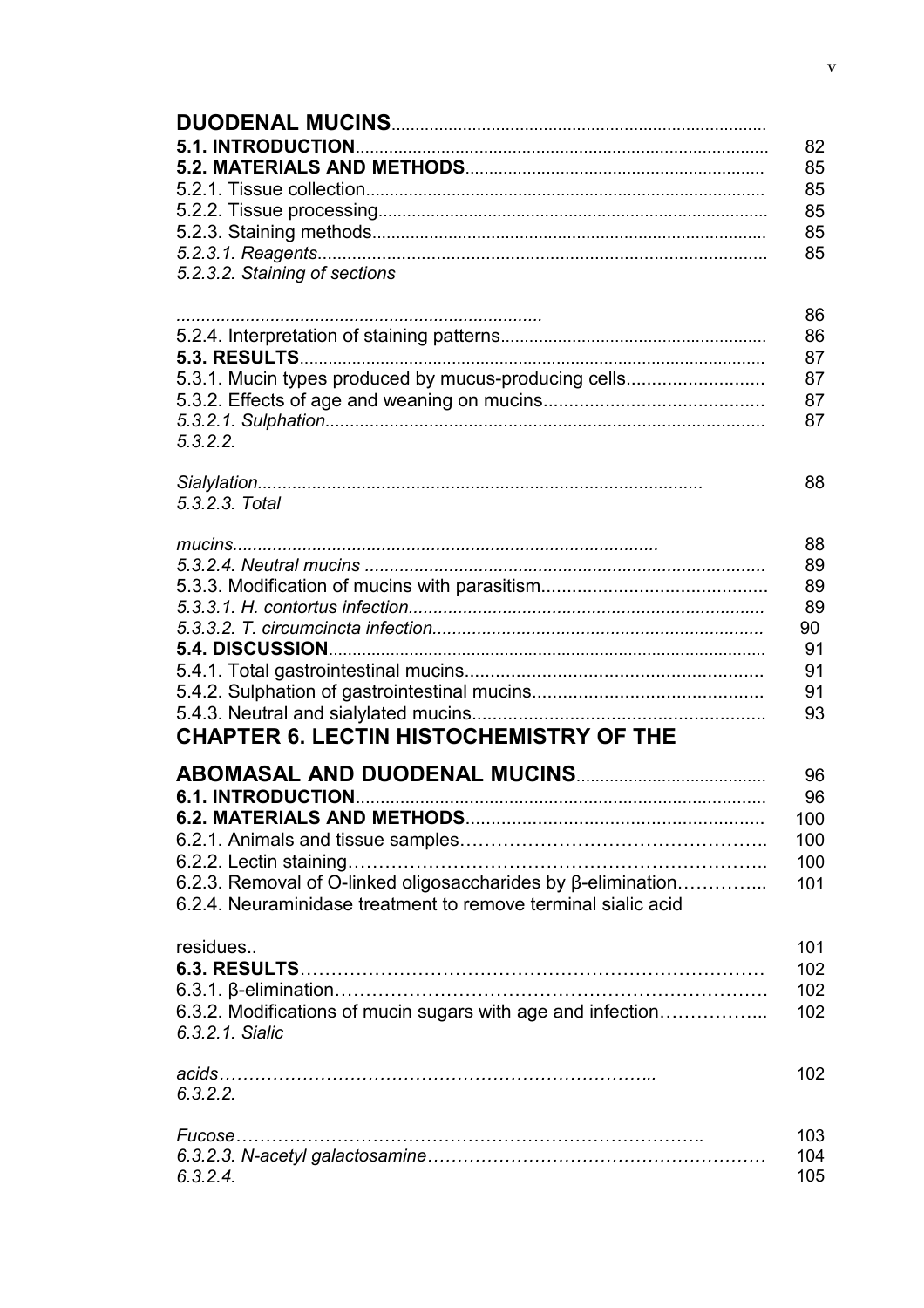| 6.3.2.5. N-acetyl                                   |     |
|-----------------------------------------------------|-----|
|                                                     | 106 |
|                                                     |     |
|                                                     | 107 |
| 6.3.2.7.                                            |     |
|                                                     | 107 |
|                                                     | 107 |
| 6.4.1. Effects of age and weaning on lectin binding | 109 |
|                                                     |     |
|                                                     | 111 |
|                                                     | 114 |
|                                                     | 121 |
|                                                     |     |
|                                                     | 162 |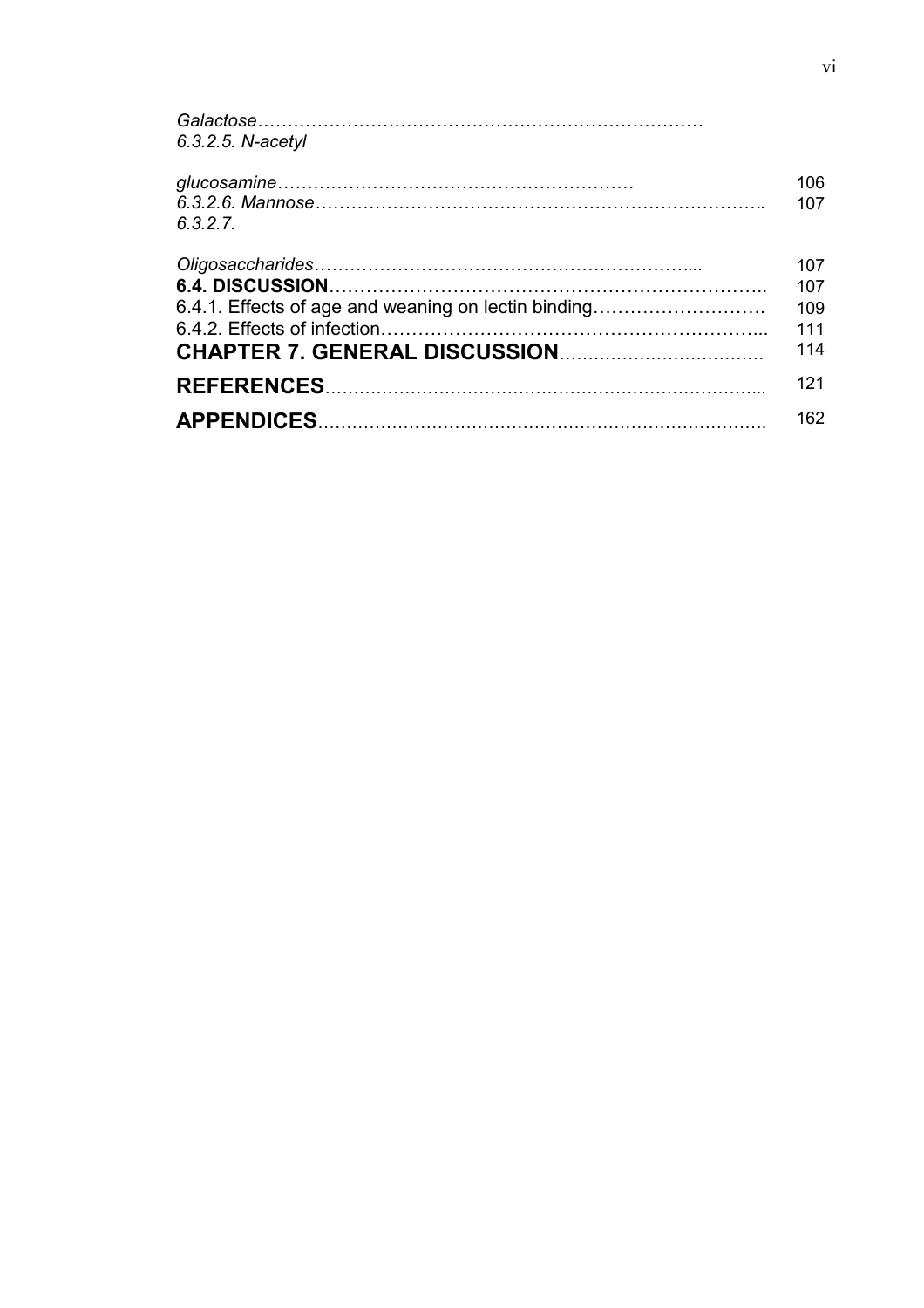#### **ABSTRACT**

Mucins play important roles in host-pathogen interactions, influencing host resistance, establishment of infection, as pathogen recognition sites and a source of nutrients. They are highly glycosylated molecules and changes in monosaccharide composition during parasitism have been reported. Effects of parasites on monosaccharide component of fundic and duodenal mucins of sheep were investigated in 3 age ranges (i) 4-4.5, (ii) 6 and (iii) 8-9 months old: (1) noninfected; (2) infected with 10,000 *Haemonchus contortus* and euthanased 21 days post infection (p.i.); (3) infected with 50,000 *Teladorsagia circumcincta* and euthanased 28 days p.i. Three days-old lambs and 9 weeks-old lambs: (a) milk-fed, (b) solid-fed and (c) solid-fed, infected with *T. circumcincta* were also included. The effects of *H. contortus* and *T. circumcincta* infection in mucin changes were significantly different in the fundus, however, both of them shared some similarities. Infected sheep showed lower proportion of fucose and sialic acids in fundic and duodenal mucins compared with non-infected animals, the level of sulphation varied depending on the age of infected sheep: decrease in young sheep but increase in older animals. *H. contortus* infection also caused increased proportions of GlcNAc and Gal in fundic mucins and duodenal mucins respectively at all ages, however, in *T. circumcincta* infection, it was shown that the alterations of mucins were age-dependent. *T. circumcincta* infected sheep showed the significant changes at young ages (4-6 months-old) while 8-9 months-old animals showed less change in fundic mucins compared with non-infected animals. Effects of *H. contortus* and *T. circumcincta* infection differed in the fundic mucins but were similar in the duodenum. The study showed that parasitism caused the modifications of monosaccharide composition in gastrointestinal mucins of sheep. These alterations may result from parasite species differences, causing different effects from the host's immune response. The changes in mucin profiles observed in the duodenum of sheep infected with abomasal nematodes suggested that the host may respond to parasitism. This would facilitate the use of mucins from accessible sources, without euthanasing the animals, to investigate the changes in mucin compositions which can be used to diagnose the susceptibility or resistance of sheep to parasites.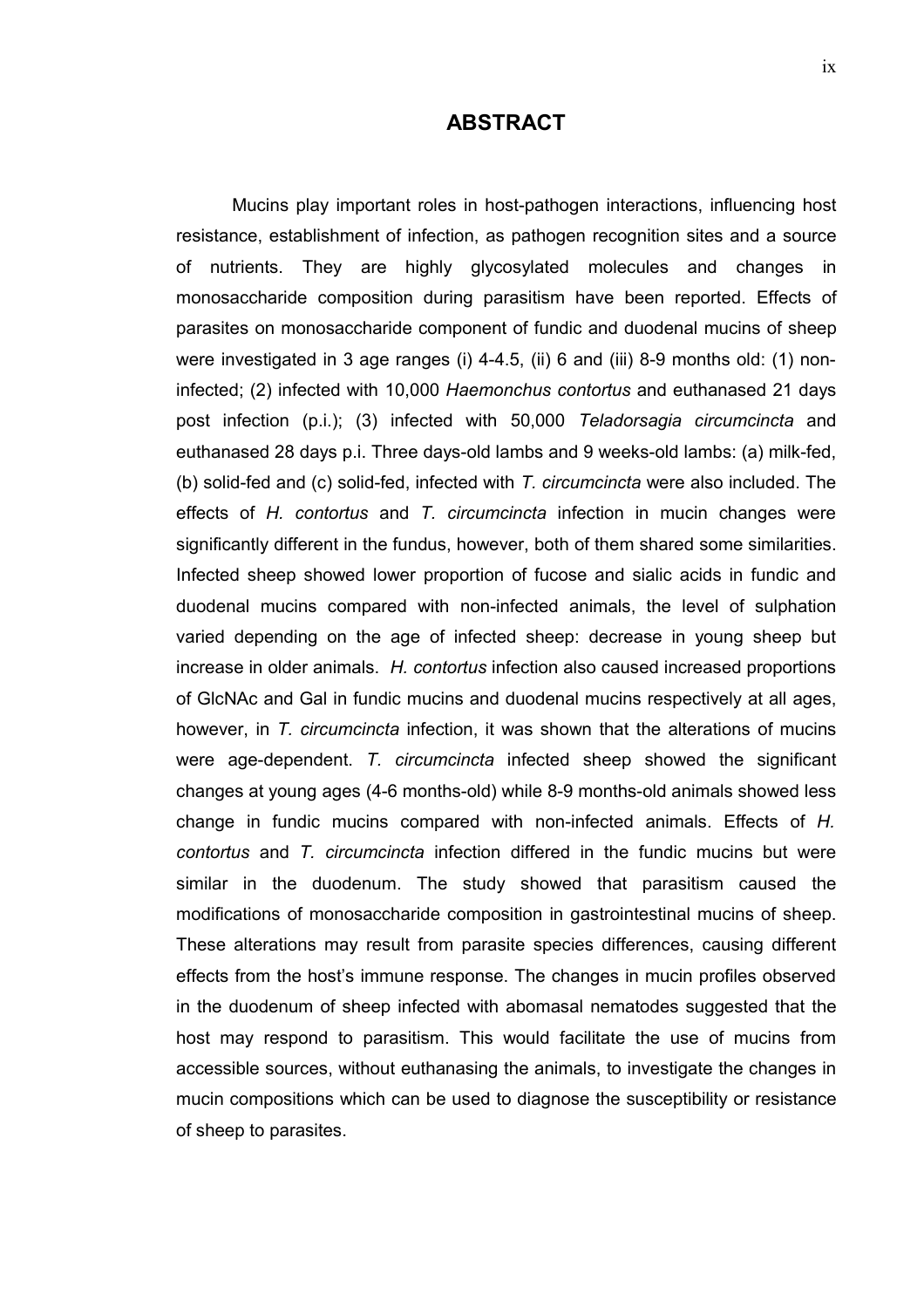#### **ACKNOWLEDGEMENTS**

I would particularly like to thank my chief supervisor Prof. Heather Simpson and my co-supervisor Dr. Martin K. Williams for their advice, encouragement, in particular Prof. Heather Simpson for her patience, helpful criticism and discussion during this work.

I am grateful to Prof. Ravi Ravidran, Director of Postgraduate Students, Insititute of Food, Nutrition and Human Health; Prof. Kevin Stafford, Director of Postgraduate Students, Institute of Veterinary Animals and Biomedical Sciences for providing me the opportunity and facilities to undertake this study.

I wish to express my gratitude to Dr. David Simcock, Ms. Katharina Hillrichs for their assistance with animals, to Mr. Arturo Luque for *Haemonchus contortus* and *Teladorsagia circumcincta* culture, to Ms. Lisa Walker for her technical assistance, to Wiebke Buering - my PhD fellow for her sharing, to Ms. Lois Taylor and Ms. Ting Salvador for washing up.

I am indebted to Mr. Robert Cleaver for allowing me using the ultracentrifuge, Assoc. Prof. Kevin Pedley for allowing me using the fluorescence microscope, Dr. Gill Norris, Dr. Medhat Al-Ghobashy and Mr. Richard Shaw for their biochemical advices. I am also very grateful to Mr. Peter Jessop for helping with lamb experiment setup.

I also gratefully acknowledge the Institute of Veterinary Animals and Biomedical Sciences, Massey University for giving me chances to present my work at conferences, including domestic and overseas.

Finally, I would like to express my thanks to family and friends for their understanding and sharing, most of all I would thank my grandmother and parents who have been there for me all the time, supporting me and always encouraging me. Also my fiancé for all his love, support, encouragement and willingness to share all the moments of my study.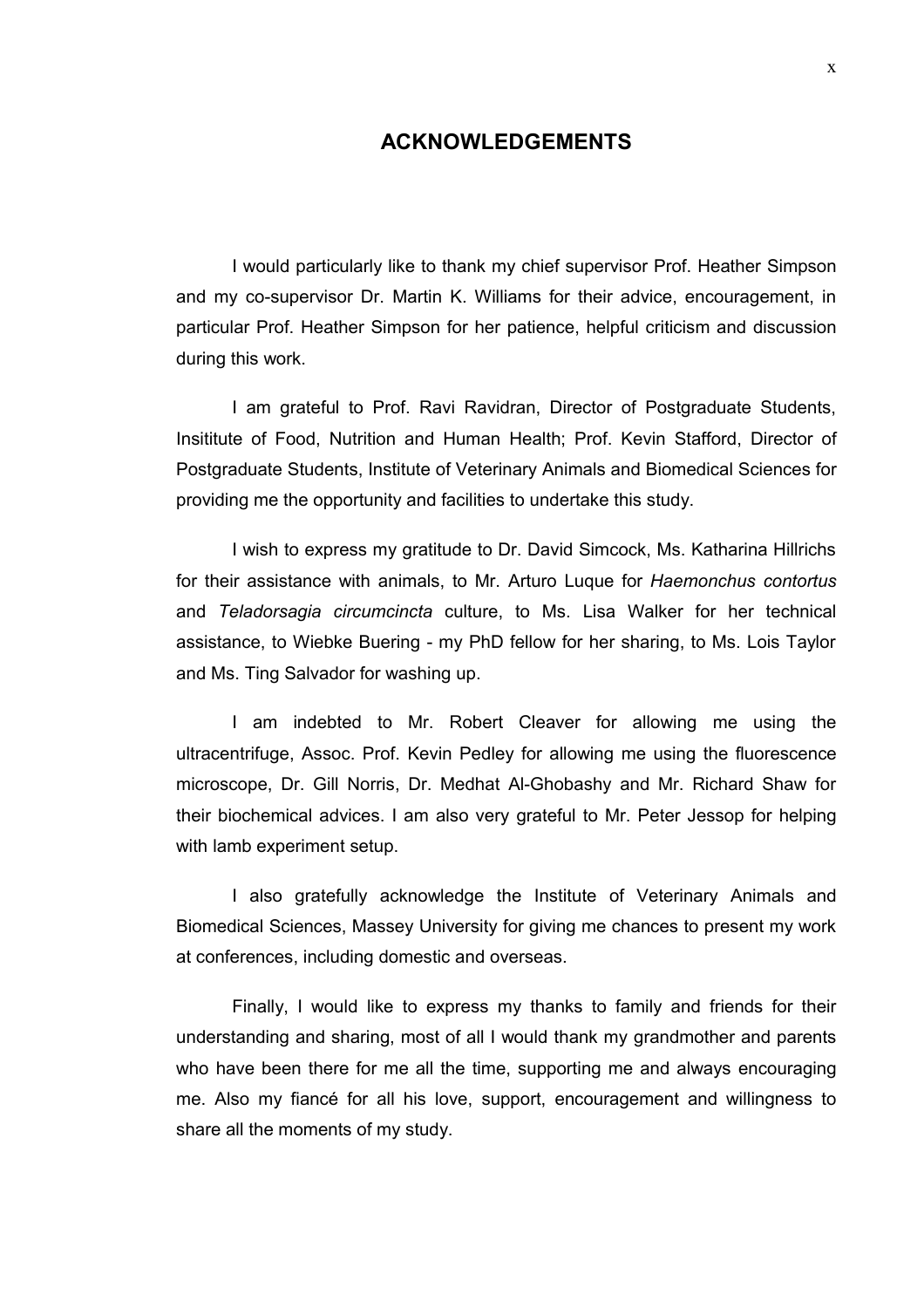Financially, the work and my personal support were provided by Meat and Wool, New Zealand.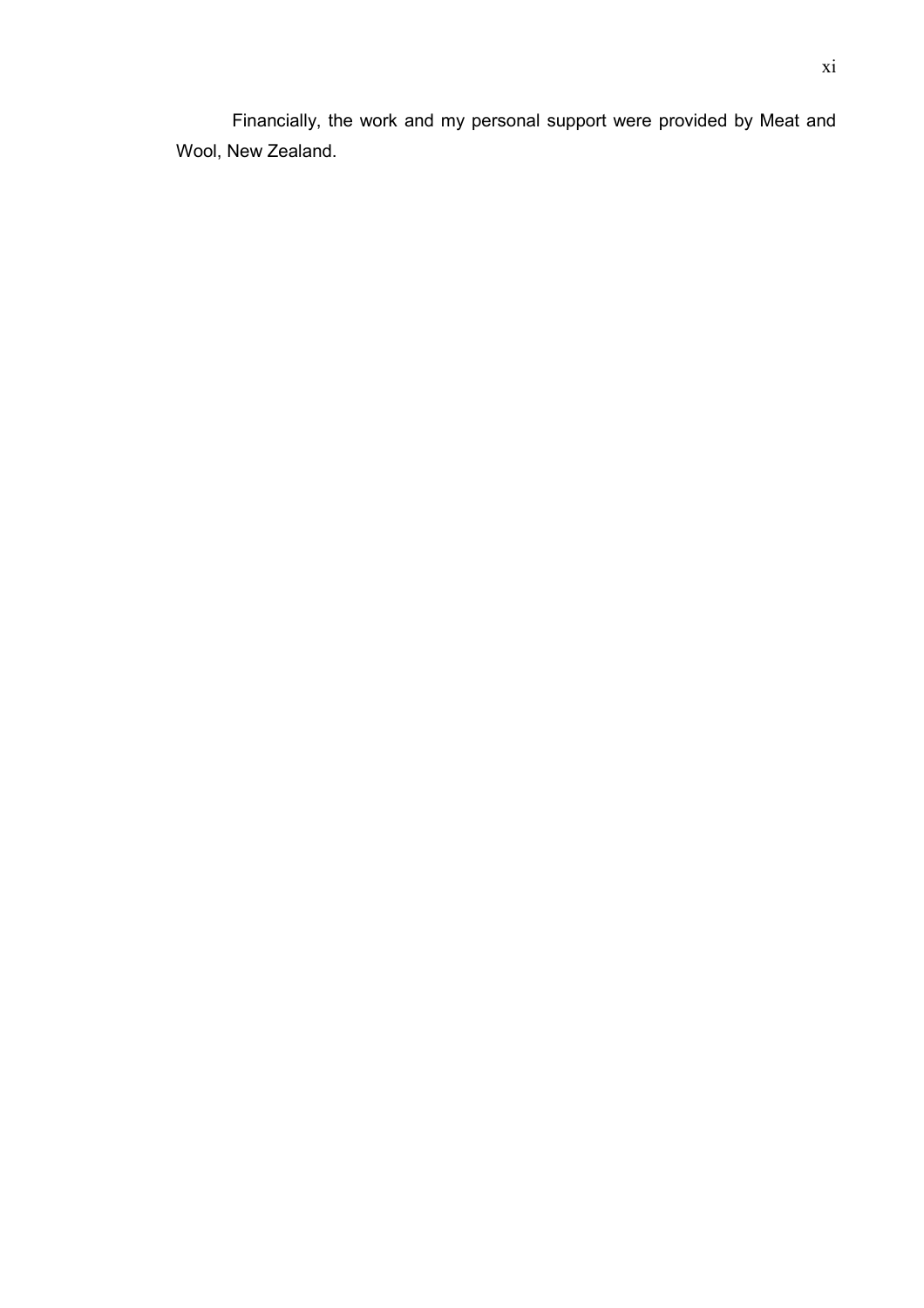## **LIST OF FIGURES**

Facing page

|                                                                                                                                                                  | 8        |
|------------------------------------------------------------------------------------------------------------------------------------------------------------------|----------|
|                                                                                                                                                                  | 8        |
| Figure 1.3. Sheep duodenal tissue stained with lectin (SBA)                                                                                                      | 8        |
|                                                                                                                                                                  | 12       |
| Figure 1.5. The chemical formulae of typical neutral, amino and carboxylated                                                                                     | 12       |
|                                                                                                                                                                  | 15       |
|                                                                                                                                                                  | 17       |
|                                                                                                                                                                  | 17       |
| Figure 1.9. The chemical formulae of sialic acids commonly found in mucins                                                                                       | 18       |
| Figure 2.1. Two purification steps for sheep gastrointestinal (GI) mucins                                                                                        | 37       |
| Figure 2.2. Elution profile of fractions separated from sheep gastrointestinal<br>mucus on a Sepharose 4B column monitored by PAS assay to detect                | 44       |
| Figure 2.3. Elution profile of fractions separated from sheep gastrointestinal<br>mucus on a Sepharose 4B column monitored by ELLA to detect sugars on           | 44       |
| Figure 2.4. SDS-PAGE of native mucus before gel filtration<br><b>Figure 2.5.</b> SDS-PAGE of native fundic mucus extracted without protease                      | 46<br>46 |
| Figure 2.6. Separation by SDS-PAGE of fractions of sheep native fundic mucins<br>following separation on a Sepharose 4B column. The gel was stained with         | 46       |
| Figure 2.7. Separation by SDS-PAGE of fractions of sheep native fundic mucins<br>following separation on a Sepharose 4B column. The gel was stained with PAS for | 46       |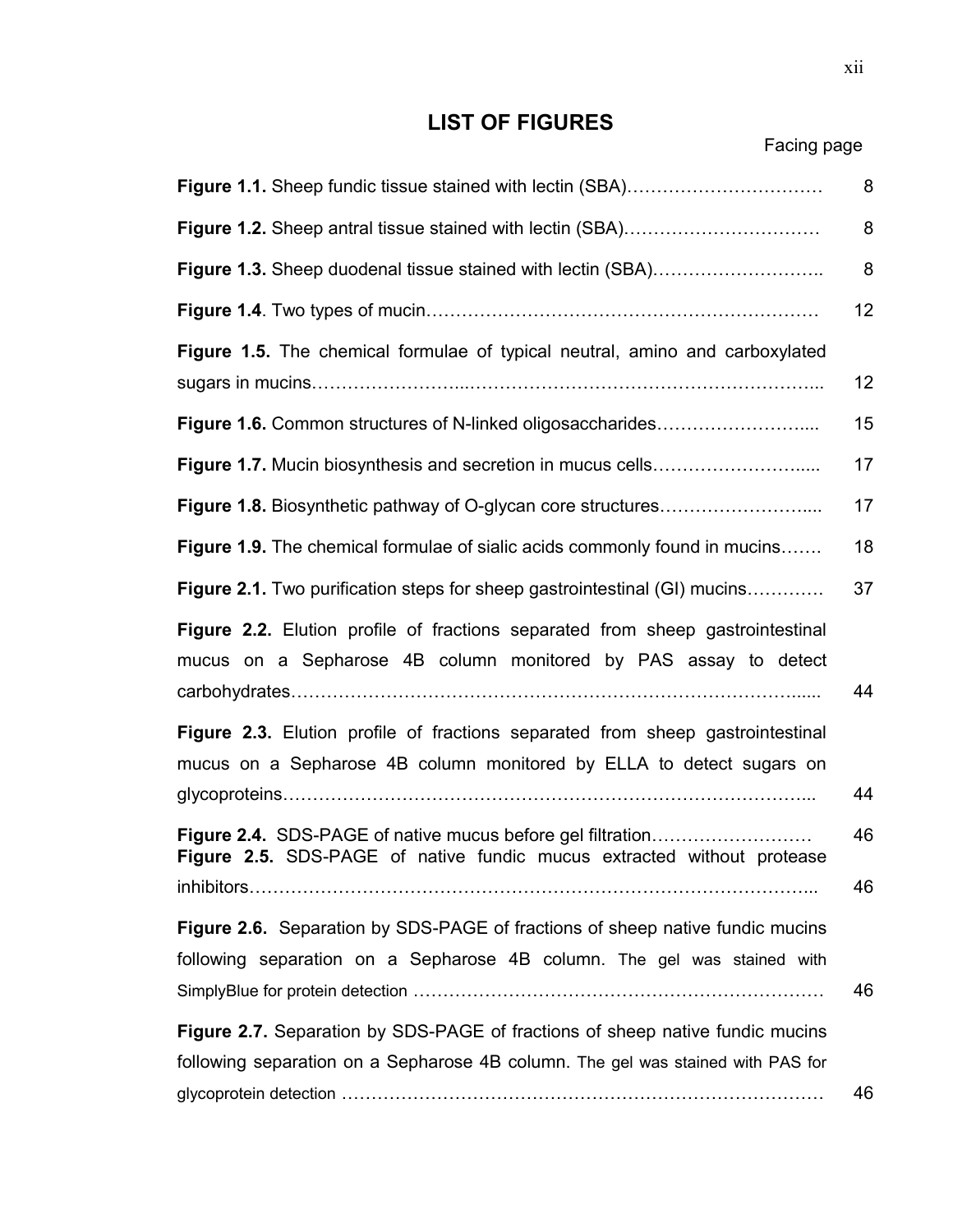| Figure 2.8. Separation by SDS-PAGE of fractions of sheep native fundic mucins<br>following separation on a Sepharose 4B column. The gel was subjected to Western                                      |          |
|-------------------------------------------------------------------------------------------------------------------------------------------------------------------------------------------------------|----------|
|                                                                                                                                                                                                       | 46       |
| Figure 2.9. Separation by SDS-PAGE of fractions of sheep reduced/alkylated<br>fundic mucin following separation on a Sepharose 4B column. The gel was stained                                         | 47       |
| Figure 2.10. Separation by SDS-PAGE of fractions of sheep reduced/alkylated<br>duodenal mucin following separation on a Sepharose 4B column. The gel was                                              | 47       |
| Figure 2.11. Separation by SDS-PAGE of fractions of sheep native fundic mucins<br>following separation on a Sepharose 4B column. The gel was stained with                                             | 47       |
| Figure 2.12. Elution profiles of DNA and mucin glycoproteins in fractions collected                                                                                                                   | 47       |
| Figure 2.13. Fractionation of mucins which had been purified by density gradient<br>centrifugation in GuHCI 4M/CsCl<br>Figure 3.1. Thin layer chromatography of hydrolysed fundic and duodenal mucins | 47<br>60 |
| Figure 3.2. The relationship between the age of the sheep and the percentage of<br>each monosaccharide present in fundic mucins in individual non-infected                                            | 60       |
| Figure 3.3. The relationship between the age of the sheep and the percentage of<br>each monosaccharide present in duodenal mucins in individual non-infected                                          | 63       |
| <b>Figure 5.1.</b> Tissue collection sites in the sheep gastrointestinal tract                                                                                                                        | 85       |
| Figure 5.2. Histochemical staining of sections from a non-infected, 3 days old                                                                                                                        | 87       |
| Figure 5.3. Histochemical staining of sections from a 9 weeks-old, milk-fed lambs                                                                                                                     | 87       |
| Figure 5.4. Histochemical staining of sections from a 9 weeks-old, solid-fed lambs                                                                                                                    | 87       |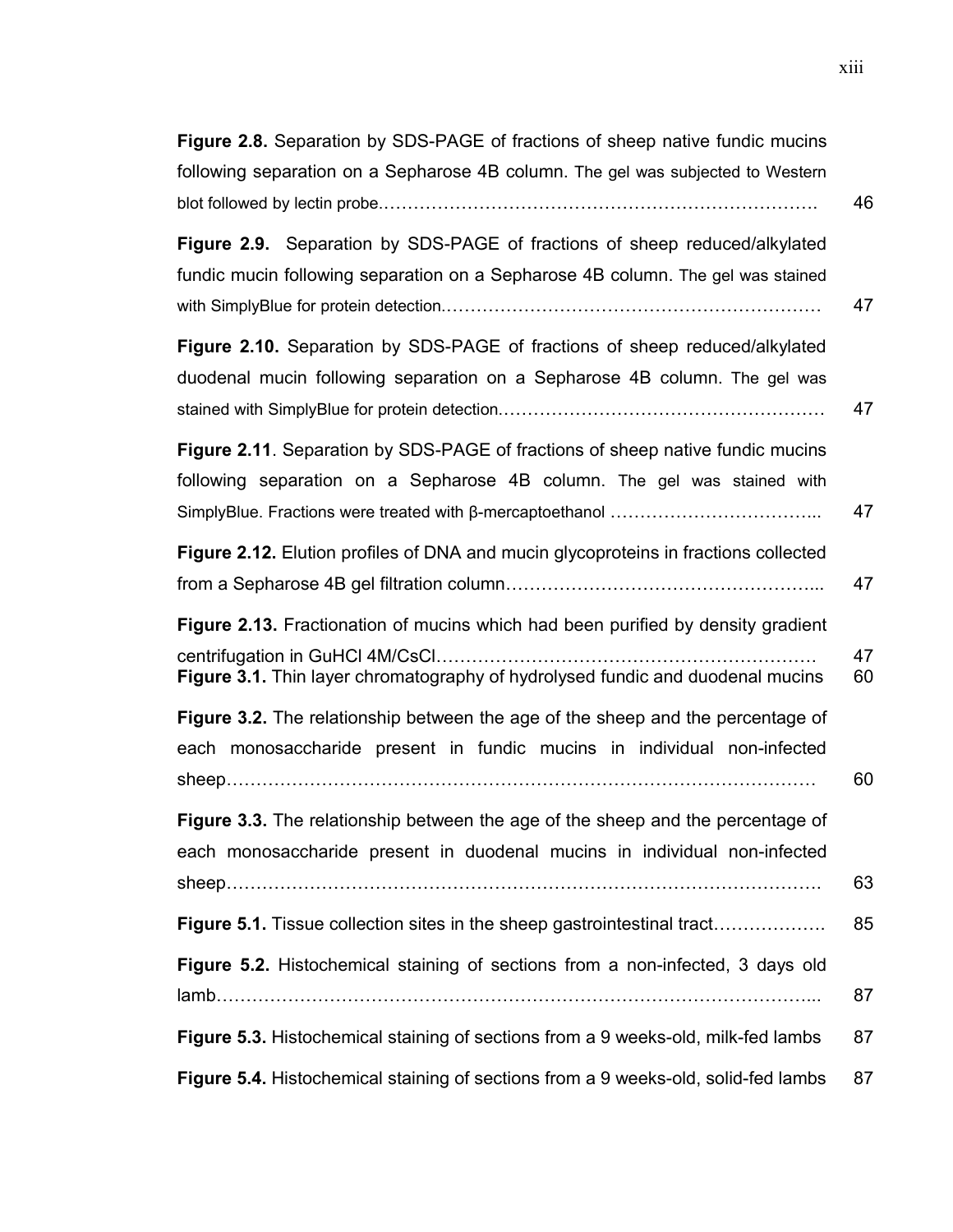| Figure 5.5. Histochemical staining of sections from a non-infected, 4 months-old                                                                                                     | 87  |
|--------------------------------------------------------------------------------------------------------------------------------------------------------------------------------------|-----|
| Figure 5.6. Histochemical staining of sections from a non-infected, 6 months-old                                                                                                     | 87  |
| Figure 5.7. Histochemical staining of sections from a non-infected, 9 months-old                                                                                                     | 87  |
| Figure 5.8. Histochemical staining of sections from a H. contortus infected, 4.5                                                                                                     | 87  |
| Figure 5.9. Histochemical staining of sections from a H. contortus infected, 6                                                                                                       | 87  |
| Figure 5.10. Histochemical staining of sections from a H. contortus infected, 9                                                                                                      | 87  |
| Figure 5.11. Histochemical staining of sections from a 9 weeks-old, solid-fed<br>lambs infected with T. circumcincta twice weekly, euthanased at day 35 p.i                          | 87  |
| Figure 5.12. Histochemical staining of sections from a T. circumcincta infected,                                                                                                     | 87  |
| Figure 5.13. Histochemical staining of sections from a T. circumcincta infected, 6                                                                                                   | 87  |
| Figure 5.14. Histochemical staining of sections from a T. circumcincta infected, 9                                                                                                   | 87  |
| Figure 5.15. Sections of fundic tissue of a T. circumcincta infected, 4.5 months-                                                                                                    | 91  |
| Figure 6.1. Lectin staining with MAL ( $\alpha$ -2,3-linked sialic acids) of the fundus of<br>non-infected, 3 days-old (A), 9 weeks-old, solid-fed (B) and 4.5 months-old lamb       | 103 |
| Figure 6.2. Lectin staining with SNA ( $\alpha$ -2,3- and $\alpha$ -2,6-linked sialic acids) of the<br>duodenum of non-infected, 3 days-old (A), 4.5 months-old (B) and 9 months-old | 103 |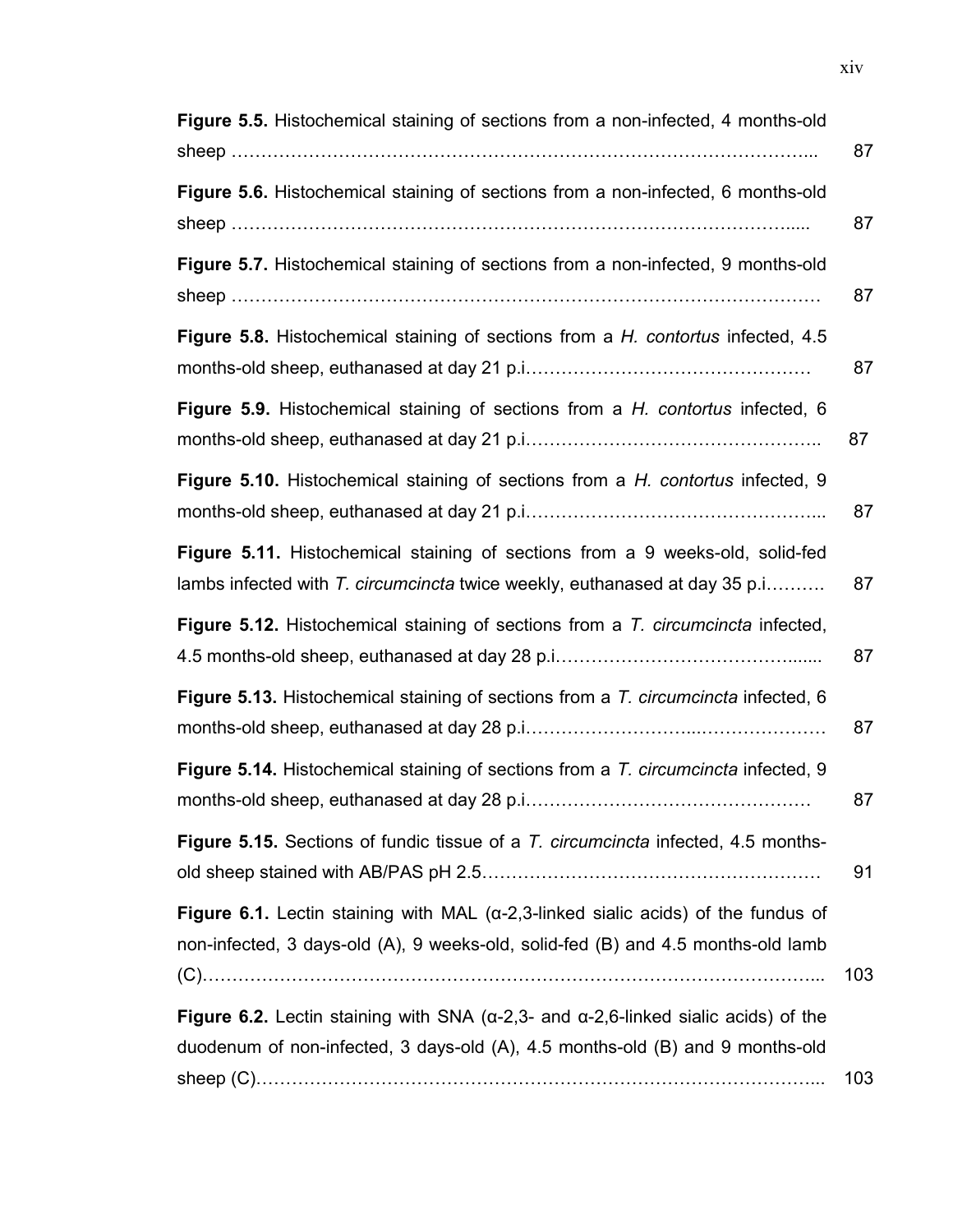| Figure 6.3. Lectin staining with SNA ( $\alpha$ -2,3- and $\alpha$ -2,6-linked sialic acids) of the<br>fundus of non-infected (A), H. contortus-infected (B) and T. circumcincta-infected | 103 |
|-------------------------------------------------------------------------------------------------------------------------------------------------------------------------------------------|-----|
| Figure 6.4. Lectin staining with SNA ( $\alpha$ -2,3- and $\alpha$ -2,6-linked sialic acids) of the<br>duodenum of<br>9 weeks-old, solid-fed, non-infected (A) and solid-fed, T.          | 103 |
| Figure 6.5. Lectin staining with UEA ( $\alpha$ -1,2-linked Fuc) of the fundus of non-<br>infected sheep at 3 days old $(A)$ , 6 months old $(B)$ and 9 months old $(C)$ .                | 103 |
| Figure 6.6. Lectin staining with UEA ( $\alpha$ -1,2-linked Fuc) of the antrum of non-<br>infected sheep at 3 days old (A), 4.5 months old (B), 6 months old (C) and 9                    | 104 |
| <b>Figure 6.7.</b> Lectin staining with UEA $(\alpha-1, 2$ -linked Fuc) of the duodenum of non-<br>infected sheep at 3 days old $(A)$ , 4.5 months old $(B)$ and 9 months old $(C)$ .     | 104 |
| Figure 6.8. Lectin staining with AAL ( $\alpha$ -1,6- and $\alpha$ -1,3-linked Fuc) of the antrum of<br>non-infected sheep at 3 days old (A), 9 weeks old, solid-fed (B), 4.5 months old  | 104 |
| Figure 6.9. Lectin staining with AAL ( $\alpha$ -1,6- and $\alpha$ -1,3-linked Fuc) of the<br>duodenum of non-infected sheep at 3 days old (A), 9 weeks old (B), 4.5 months               | 104 |
| <b>Figure 6.10.</b> Lectin staining with UEA ( $\alpha$ -1,2-linked Fuc) of the antrum of non-<br>infected (A), H. contortus-infected (B) and T. circumcincta-infected sheep (C) at 9     | 104 |
| Figure 6.11. Lectin staining with UEA ( $\alpha$ -1,2-linked Fuc) of the duodenum of non-<br>infected (A), H. contortus-infected (B) and T. circumcincta-infected sheep (C) at 9          | 104 |
| Figure 6.12. Lectin staining with LTA ( $\alpha$ -1,2-linked Fuc and Fuc $\alpha$ 1,3GlcNAc) of<br>the fundus of T. circumcincta-infected sheep at 4.5 months old (A), 6 months old       | 104 |
| Figure 6.13. Lectin staining with AAL ( $\alpha$ -1,6- and $\alpha$ -1,3-linked Fuc) of the                                                                                               | 104 |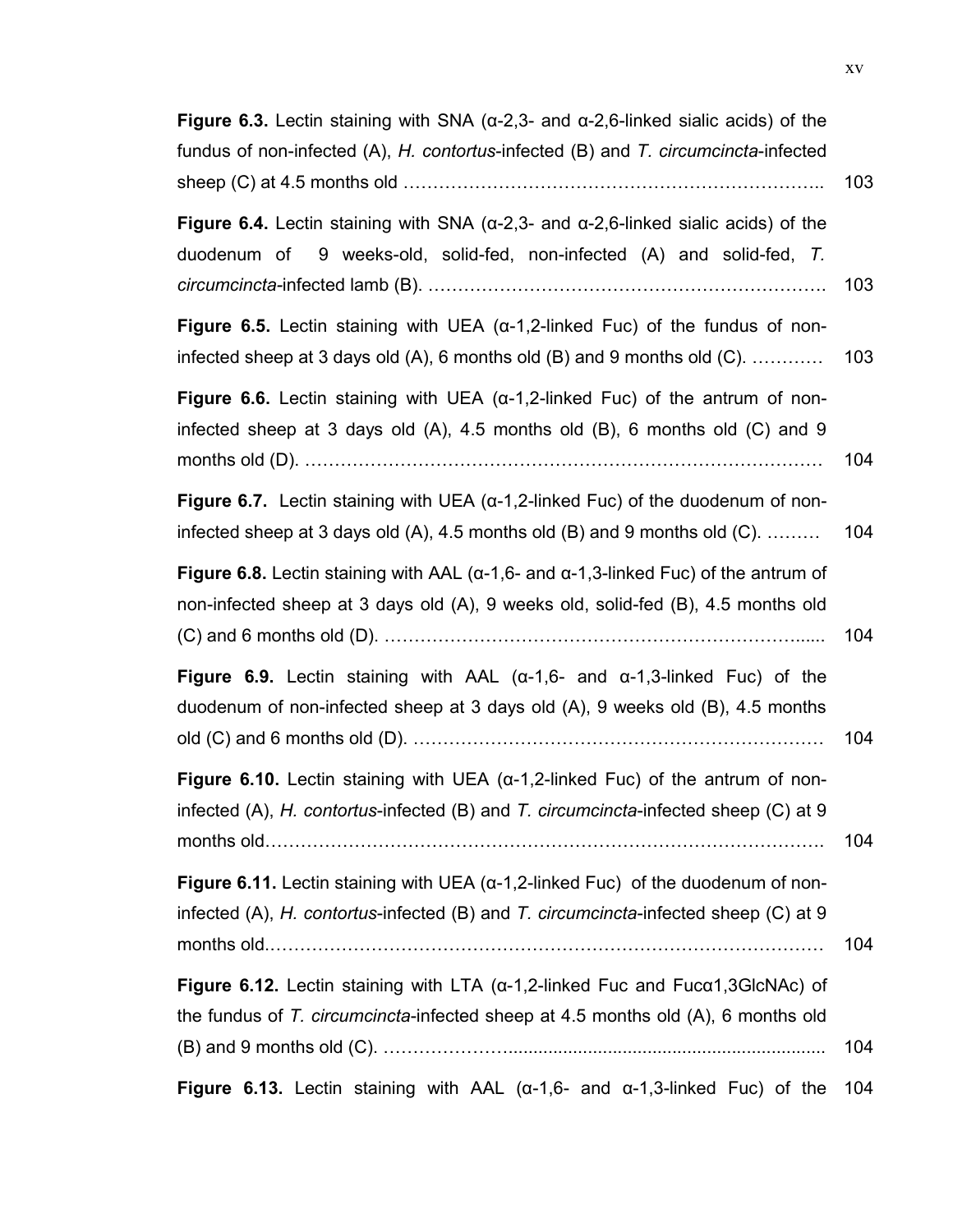duodenum of 9 weeks-old, 6 months-old and 9 months-old sheep, non-infected or infected with *H. contortus* or *T. circumcincta* …………………………………………..

**Figure 6.14.** Lectin staining with PNA (Galβ1,3GalNAc) of the fundus of a noninfected sheep at 4.5 months old before (A) and after (B) neuraminidase treatment ………………………………………………………………………………….. 105

| <b>Figure 6.15.</b> Lectin staining with PNA (Gal <sup>[31</sup> , 3GalNAc) of the antrum of 9 weeks- |     |
|-------------------------------------------------------------------------------------------------------|-----|
|                                                                                                       | 105 |

**Figure 6.16.** Lectin staining with DBA (α-GalNAc) of the duodenum of 9 weeksold, milk-fed (A) and solid-fed (B) lambs ………………………………………………. 105

**Figure 6.17.** Lectin staining with PTL (galactoside) of the duodenum of 9 weeksold, milk-fed (A) and solid-fed (B) lambs ………………………………………………. 105

|  | <b>Figure 6.18.</b> Lectin staining with PTL (galactoside) of the fundus of T.          |  |  |  |  |  |     |
|--|-----------------------------------------------------------------------------------------|--|--|--|--|--|-----|
|  | <i>circumcincta</i> infected sheep (top), the antrum of non-infected sheep (middle) and |  |  |  |  |  |     |
|  | the duodenum of non-infected sheep (bottom) at 4.5 months old after                     |  |  |  |  |  |     |
|  |                                                                                         |  |  |  |  |  | 105 |

**Figure 6.19.** Lectin staining with RCA (Gal) of the fundus of non-infected sheep at 3 days old (A), 9 weeks old, solid-fed (B), 4.5 months old (C) and 6 months old

| $\overline{\phantom{a}}$ |
|--------------------------|
|--------------------------|

| Figure 6.20. Lectin staining with RCA (Gal) of the duodenum of non-infected            |     |
|----------------------------------------------------------------------------------------|-----|
| sheep at 3 days old $(A)$ , 4.5 months old $(B)$ , 6 months old $(C)$ and 9 months old |     |
|                                                                                        | 105 |

**Figure 6.21.** Lectin staining with RCA (Gal) of the fundus of milk-fed (A) and solid-fed (B) lambs.................................................................................................... 106

| <b>Figure 6.22.</b> Lectin staining with RCA (Gal) of the antrum of H. contortus infected |     |  |
|-------------------------------------------------------------------------------------------|-----|--|
|                                                                                           | 106 |  |

**Figure 6.23.** Lectin staining with WGA (GlcNAc) of the fundus of non-infected sheep at 3 days old (A), 9 weeks old (B), 4.5 months old (C) and 9 months old (D). …………………………………………………………………………………………. 106

**Figure 6.24.** Lectin staining with WGA (GlcNAc) of the antrum of non-infected 106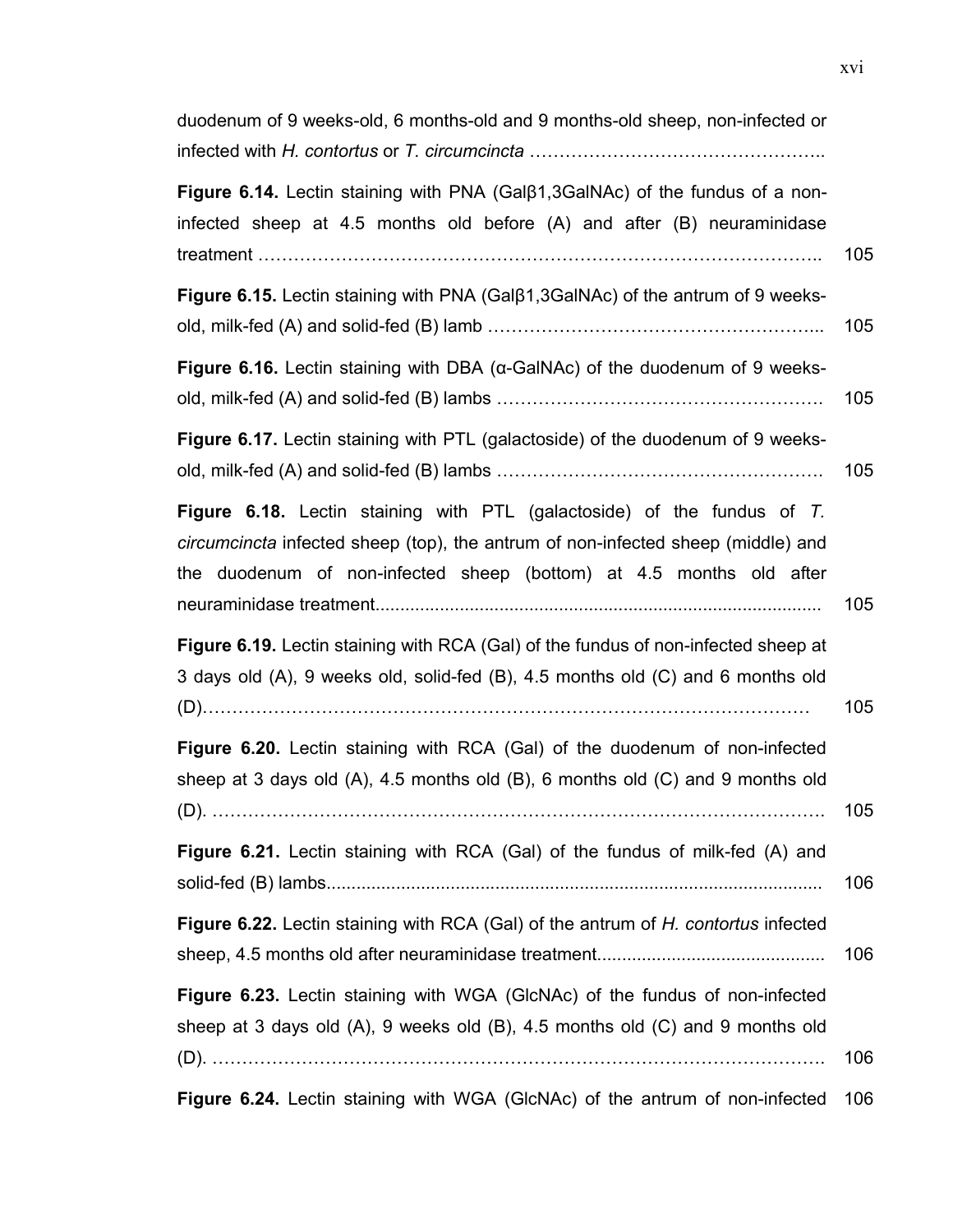sheep after neuraminidase treatment....................................................................... **Figure 6.25.** Lectin staining of the fundus tissue with ConA, LCA and PSA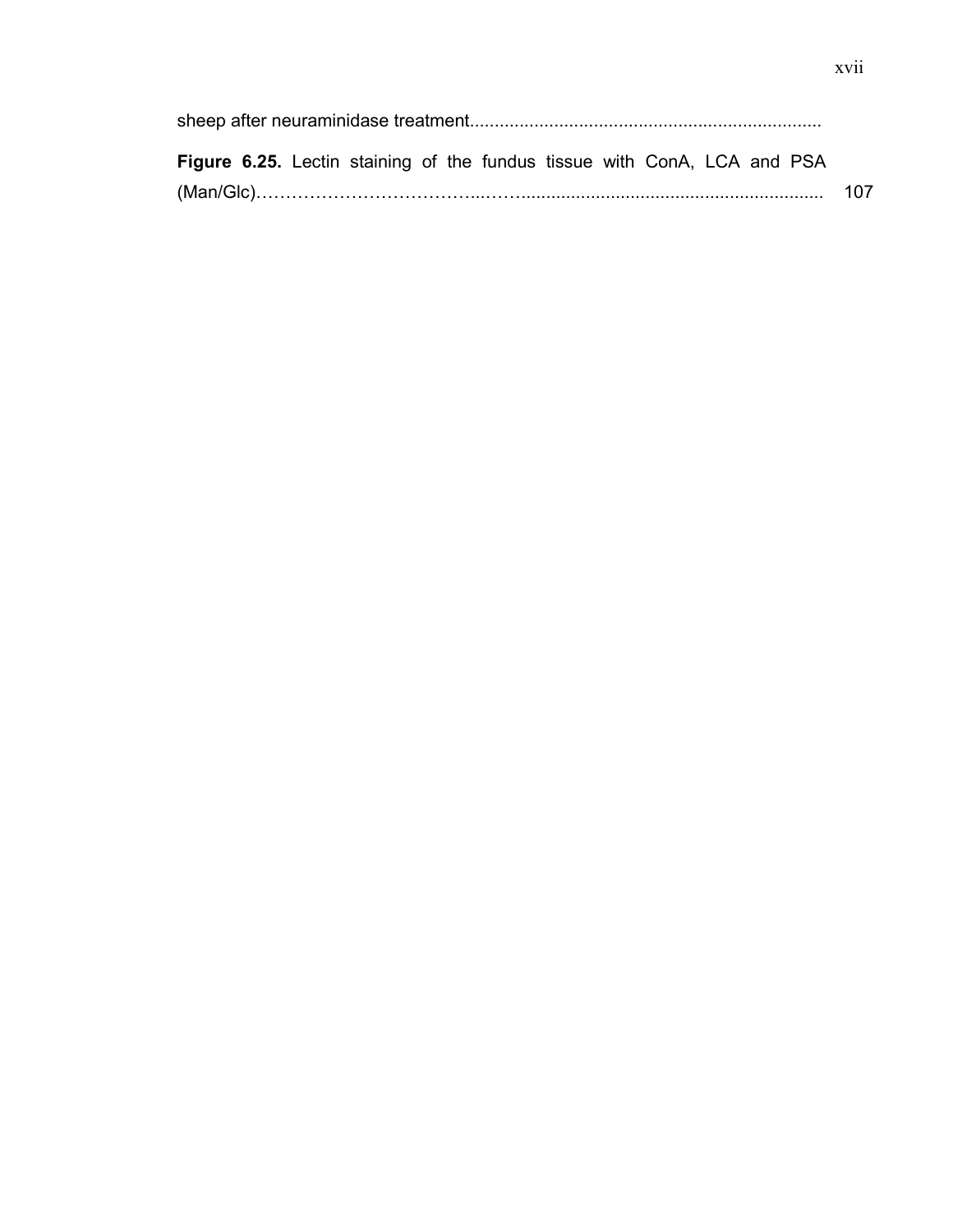# **LIST OF TABLES**

| Facing page |  |
|-------------|--|
|-------------|--|

| Table 1.1. The distribution of secreted and membrane-bound mucin                                                                                                                                          |
|-----------------------------------------------------------------------------------------------------------------------------------------------------------------------------------------------------------|
| 12                                                                                                                                                                                                        |
| 15<br><b>Table 1.2.</b> Monosaccharide composition of secreted mucins                                                                                                                                     |
| Table 1.3. Structural elements of mucin-type O-linked glycans<br>17                                                                                                                                       |
| Table 1.4. Types and origins of gastrointestinal mucins<br>21                                                                                                                                             |
| Table 2.1. Elution position of sheep fundic and duodenal mucin on<br>45                                                                                                                                   |
| <b>Table 3.1.</b> Percentage of fucose (Mean $\pm$ SD, n=3) in fundic mucin of<br>sheep aged 4-9 months old, infected with H. contortus or T.<br>circumcincta and euthanased on day 21 or 28 p.i.<br>60   |
| Table 3.2. Percentage of galactosamine (Mean $\pm$ SD, n=3) in fundic<br>mucin of sheep aged 4-9 months old, infected with H. contortus or T.<br>circumcincta and euthanased on day 21 or 28 p.i.<br>61   |
| <b>Table 3.3.</b> Percentage of glucosamine (Mean $\pm$ SD, n=3) in fundic<br>mucin of sheep aged 4-9 months old, infected with H. contortus or T.<br>circumcincta and euthanased on day 21 or 28<br>p.i. |
| 61<br>Table 3.4. Percentage of galactose (Mean $\pm$ SD, n=3) in fundic mucin<br>of sheep aged 4-9 months old, infected with H. contortus or T.<br>circumcincta and euthanased on day 21 or 28 p.i.<br>62 |
| <b>Table 3.5.</b> Percentage of sialic acid/glycoprotein (Mean $\pm$ SD, n=3) in<br>fundic mucin of sheep aged 4-9 months old, infected with H. contortus                                                 |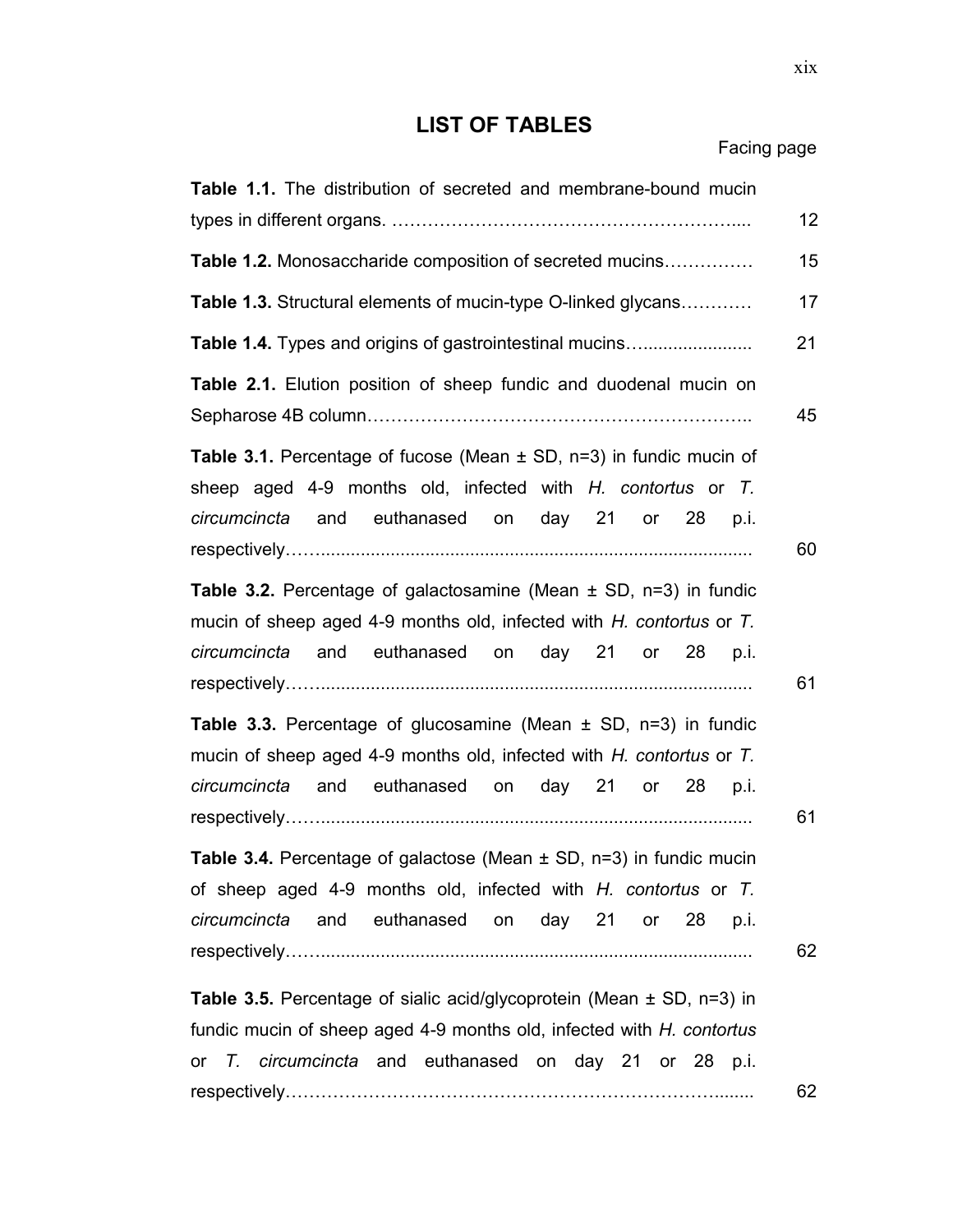| <b>Table 3.6.</b> Percentage of fucose (Mean $\pm$ SD, n=3) in duodenal mucin                                                                                                                                                  |
|--------------------------------------------------------------------------------------------------------------------------------------------------------------------------------------------------------------------------------|
| of sheep aged 4-9 months old, infected with H. contortus or T.                                                                                                                                                                 |
| circumcincta and euthanased on day 21 or 28<br>p.i.                                                                                                                                                                            |
| 63                                                                                                                                                                                                                             |
| <b>Table 3.7.</b> Percentage of galactosamine (Mean $\pm$ SD, n=3) in duodenal<br>mucin of sheep aged 4-9 months old, infected with H. contortus or T.<br>and euthanased on day 21 or 28<br>circumcincta<br>p.i.<br>63         |
| <b>Table 3.8.</b> Percentage of glucosamine (Mean $\pm$ SD, n=3) in duodenal<br>mucin of sheep aged 4-9 months old, infected with H. contortus or T.<br>and euthanased on day 21 or 28 p.i.<br>circumcincta<br>64              |
| Table 3.9. Percentage of galactose (Mean $\pm$ SD, n=3) in duodenal<br>mucin of sheep aged 4-9 months old, infected with H. contortus or T.<br>and euthanased on day 21 or 28 p.i.<br>circumcincta<br>64                       |
| <b>Table 3.10.</b> Percentage of sialic acid/glycoprotein (Mean $\pm$ SD) in<br>duodenal mucin of sheep aged 4-9 months old, infected with H.<br>contortus or T. circumcincta and euthanased on day 21 or 28 p.i.<br>65        |
| <b>Table 4.1.</b> Percentage of neutral and amino sugars (Mean $\pm$ SD, n=3)<br>in fundic mucins from 3 lambs 3 days-of-age; 9 lambs at 9 weeks-of-<br>age which were milk-fed, weaned or weaned and infected with T.<br>75   |
| <b>Table 4.2.</b> Percentage of neutral and amino sugars (Mean $\pm$ SD, n=3)<br>in duodenal mucins from 3 lambs 3 days-of-age; 9 lambs at 9 weeks-<br>of-age which were milk-fed, weaned or weaned and infected with T.<br>75 |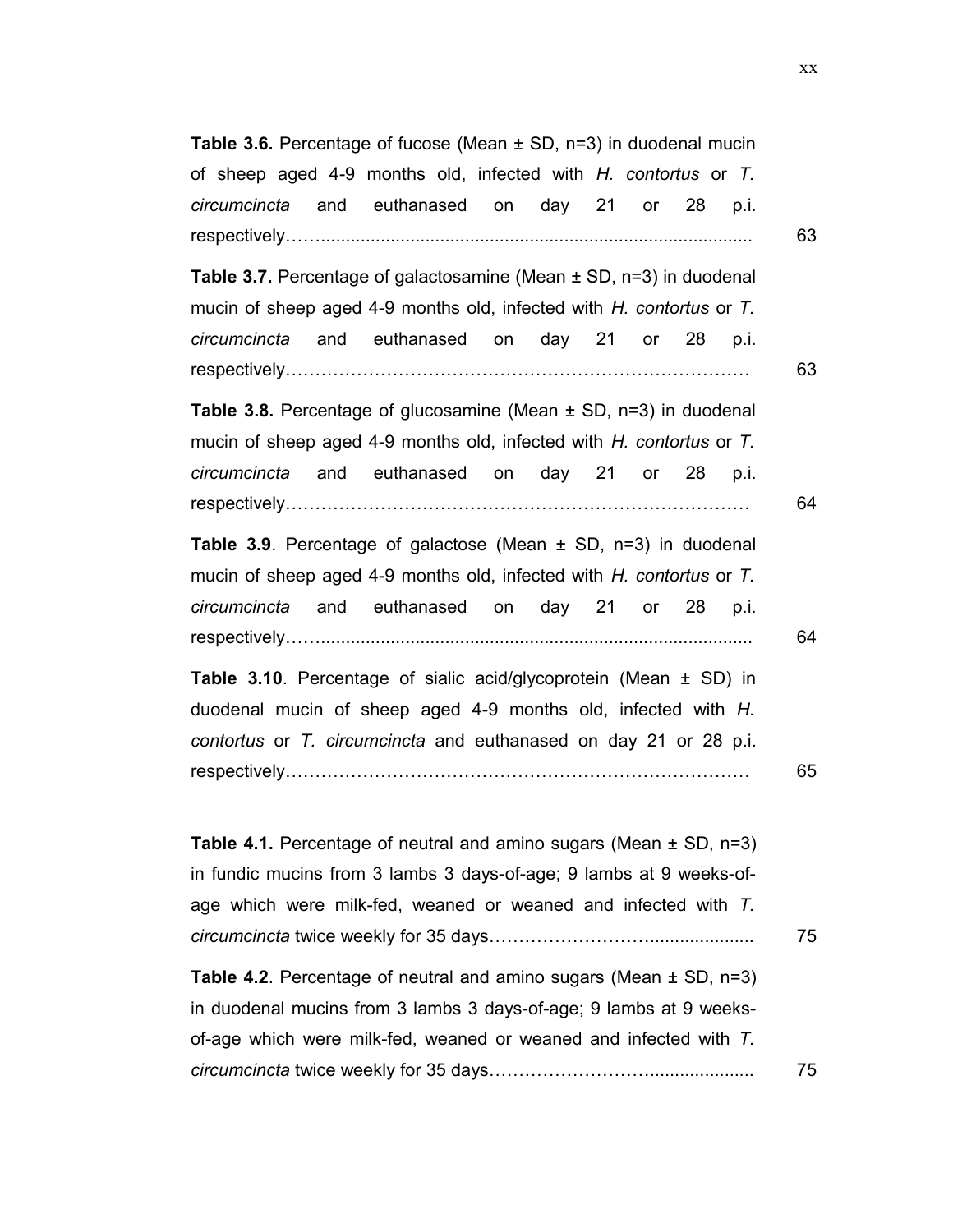| <b>Table 4.3.</b> The proportion of sialic acid in the glycoproteins (Mean $\pm$                                                                                     |     |
|----------------------------------------------------------------------------------------------------------------------------------------------------------------------|-----|
| SD, n=3) in fundic and duodenal mucins from 3 lambs 3 days-of-age; 9                                                                                                 |     |
| lambs at 9 weeks-of-age which were milk-fed, weaned or weaned and                                                                                                    |     |
| infected with T. circumcincta twice weekly for 35 days                                                                                                               | 75  |
| <b>Table 6.1.</b> Sugar specificity of 19 lectins used in this study                                                                                                 | 100 |
| <b>Table 6.2.</b> Lectin staining of the fundus of 4.5 months-old sheep non-infected<br>or infected with H. contortus or T. circumcincta and euthanased on day 21 or |     |
| 28 p.i. respectively treated with neuraminidase and $\beta$ -elimination                                                                                             | 102 |
| <b>Table 6.3.</b> Lectin staining of the antrum of 4.5 months-old sheep non-infected<br>or infected with H. contortus or T. circumcincta and euthanased on day 21 or |     |
| 28 p.i. respectively treated with neuraminidase and $\beta$ -elimination                                                                                             | 102 |
| <b>Table 6.4.</b> Lectin staining of the duodenum of 4.5 months-old sheep non-                                                                                       |     |
| infected or infected with H. contortus or T. circumcincta and euthanased on                                                                                          |     |
| day 21 or 28 p.i. respectively treated with neuraminidase and $\beta$ -elimination                                                                                   | 102 |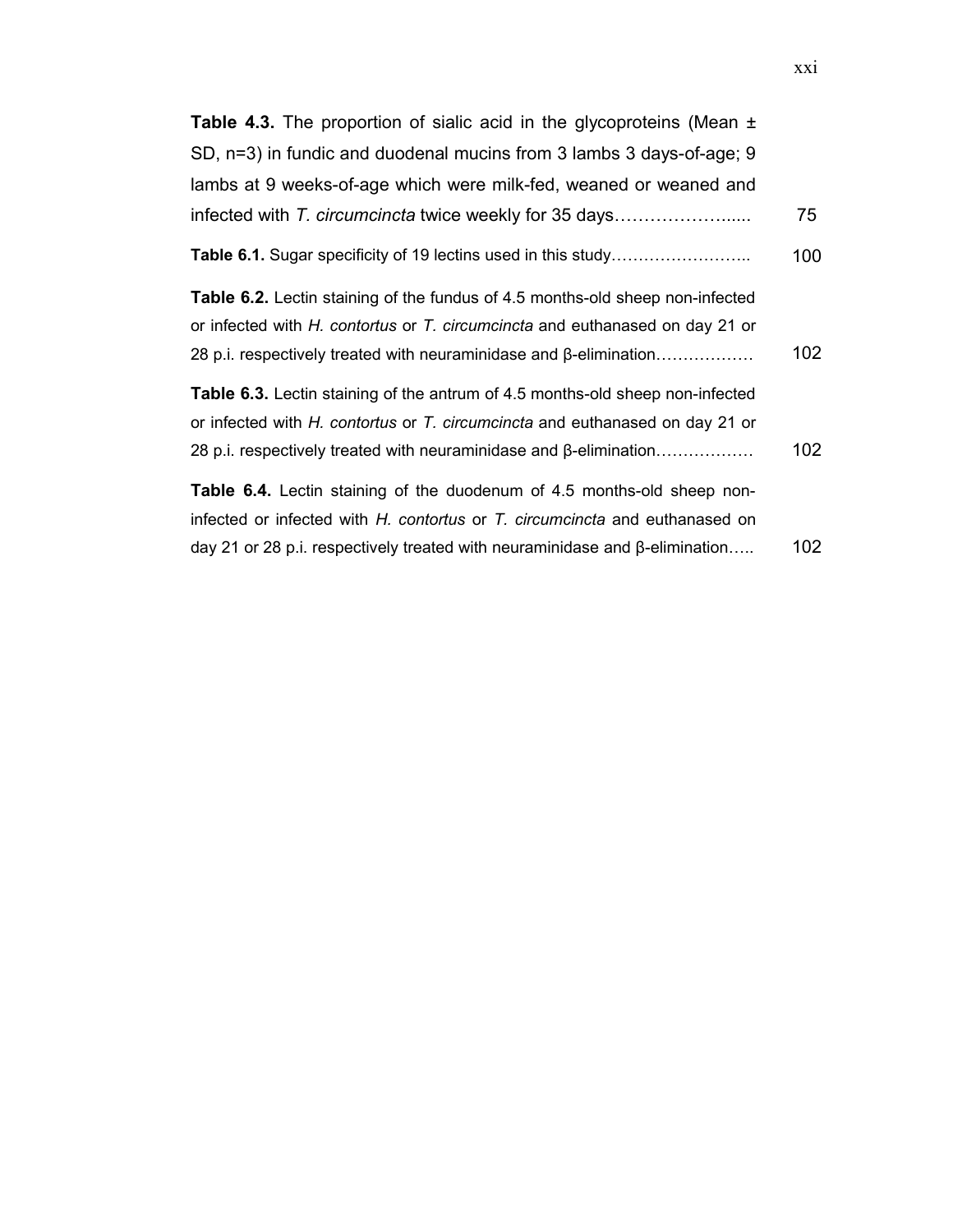# **LIST OF ABBREVIATIONS**

| AB                 | Alcian blue                       |
|--------------------|-----------------------------------|
| <b>AMPS</b>        | ammonium persulphate              |
| μC                 | microcoulon                       |
| μg                 | microgram                         |
| μl                 | microlitre                        |
| 10X                | 10 times                          |
| AAL                | Aleuria aurantia lectin           |
| <b>AB/PAS</b>      | Alcian blue/ Periodic acid Schiff |
| <b>ANOVA</b>       | Analysis of variance              |
| Asp                | Asparagine                        |
| <b>BPL</b>         | Bauhinia purpurea lectin          |
| <b>BSA</b>         | Bovine serum albumin              |
| <b>BSM</b>         | Bovine submaxillary mucin         |
| $Ca2+$             | Calcium ion                       |
| $CD4+$             | Co-receptor                       |
| <b>CF</b>          | Cystic fibrosis                   |
| ConA               | Concanavalin A                    |
| CsCl               | Cesium chloride                   |
| Da                 | Dalton                            |
| <b>DAB</b>         | Diamino benzidine                 |
| <b>DBA</b>         | Dolichos biflorus agglutinin      |
| ddH <sub>2</sub> O | <b>Distilled water</b>            |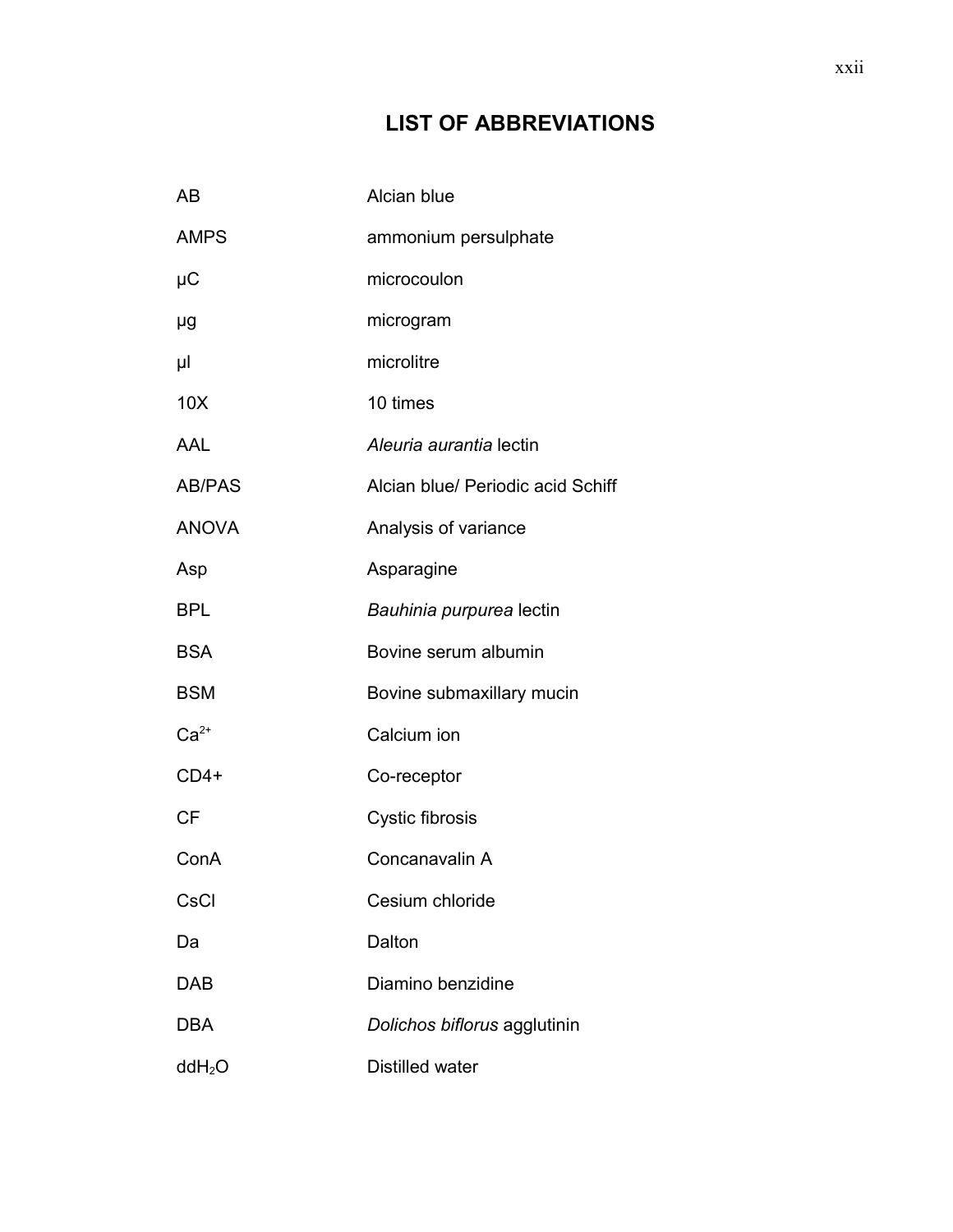| <b>DNA</b>                     | Deoxyribonucleotide                 |
|--------------------------------|-------------------------------------|
| DTT                            | <b>Dithiothreitol</b>               |
| E. trivolvis                   | Echinostoma trivolvis               |
| <b>EDTA</b>                    | Ethylene diamine tatra acetic acid  |
| <b>ELLA</b>                    | Enzyme-linked lectin assay          |
| ES                             | Excretory/ secretory products       |
| F. hepatica                    | Fasciola hepatica                   |
| <b>FEC</b>                     | Faecal egg count                    |
| Fuc                            | Fucose                              |
| g                              | gram                                |
| Gal                            | Galactose                           |
| GalN                           | Galactosamine                       |
| GalNAc                         | N-acetyl galactosamine              |
| <b>GalNAcTs</b>                | N-acetyl galactosaminyl transferase |
| Glc                            | Glucose                             |
| GlcN                           | Glucosamine                         |
| <b>GICNAC</b>                  | N-acetyl glucosamine                |
| <b>GSA-I</b>                   | Griffonia simplicifolia lectin I    |
| <b>GSA-II</b>                  | Griffonia simplicifolia lectin II   |
| GuHCl                          | Guanidinium chloride                |
| h                              | hour                                |
| H. contortus                   | Haemonchus contortus                |
| H. pylori                      | Helicobacter pylori                 |
| H <sub>2</sub> SO <sub>4</sub> | Sulphuric acid                      |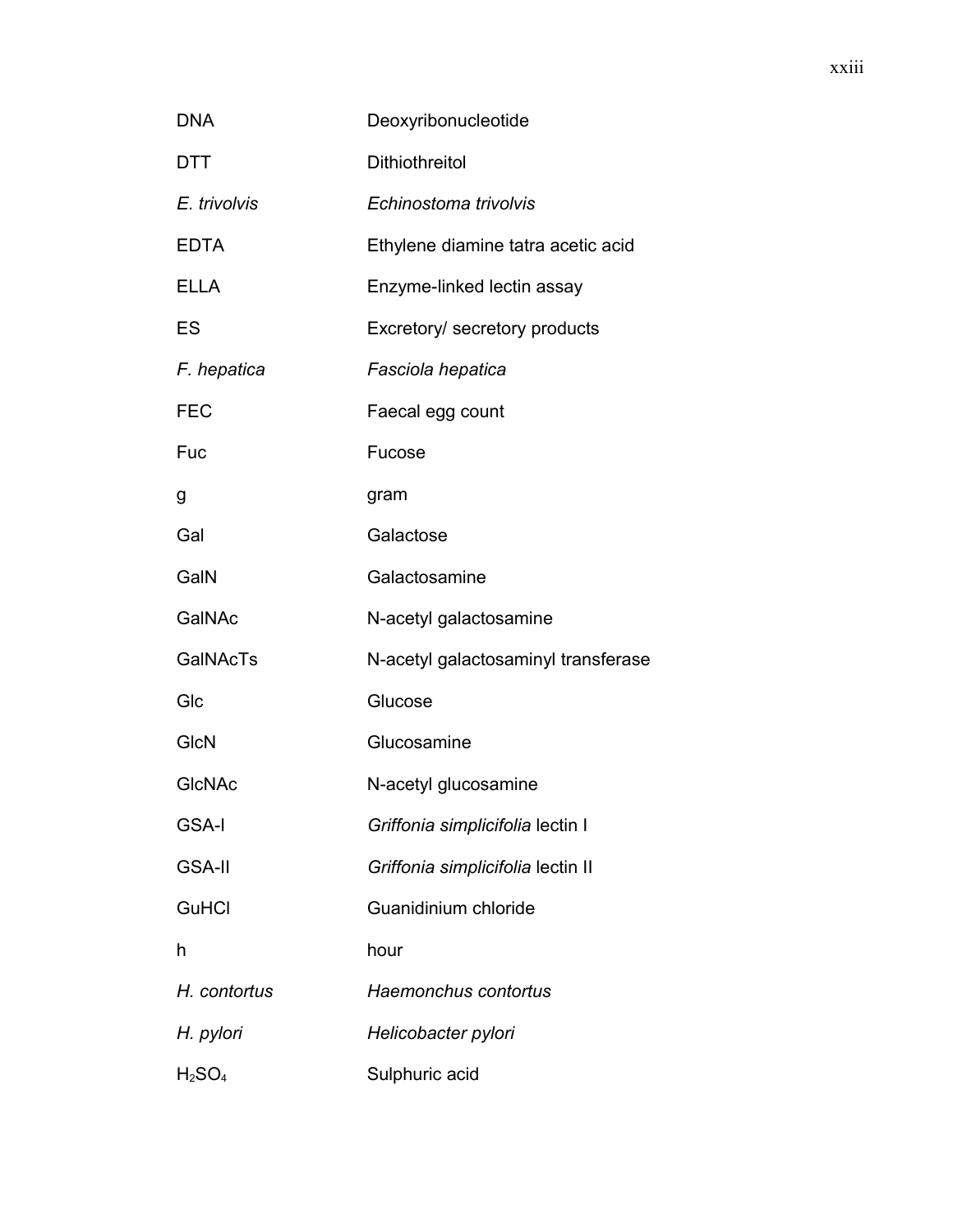| <b>HCI</b>     | Hydrochloric acid                              |
|----------------|------------------------------------------------|
| <b>HID</b>     | High iron diamine                              |
| <b>HPAEC</b>   | High performance anion exchange chromatography |
| <b>HPLC</b>    | High performance liquid chromatography         |
| <b>IFN</b>     | Interferon                                     |
| Ig             | Immunoglobulin                                 |
| IL             | Interleukin                                    |
| kDa            | kiloDalton                                     |
| <b>KOH</b>     | Potassium hydroxide                            |
| $L_1$          | First stage larvae                             |
| L <sub>2</sub> | Second stage larvae                            |
| L <sub>3</sub> | Third stage larvae                             |
| $L_4$          | Fourth stage larvae                            |
| <b>LCA</b>     | Lens culinaris agglutinin                      |
| <b>LPA</b>     | Limulus polyphemus agglutinin                  |
| <b>LTA</b>     | Lotus tetragonolobus lectin                    |
| <b>MAL</b>     | Maackia amurensis lectin                       |
| Man            | Mannose                                        |
| min            | minute                                         |
| ml             | millilitre                                     |
| mM             | millimolar                                     |
| <b>MMC</b>     | Mucosal mast cells                             |
| <b>MNC</b>     | Mucous neck cell                               |
| <b>MPL</b>     | Maclura pomifera lectin                        |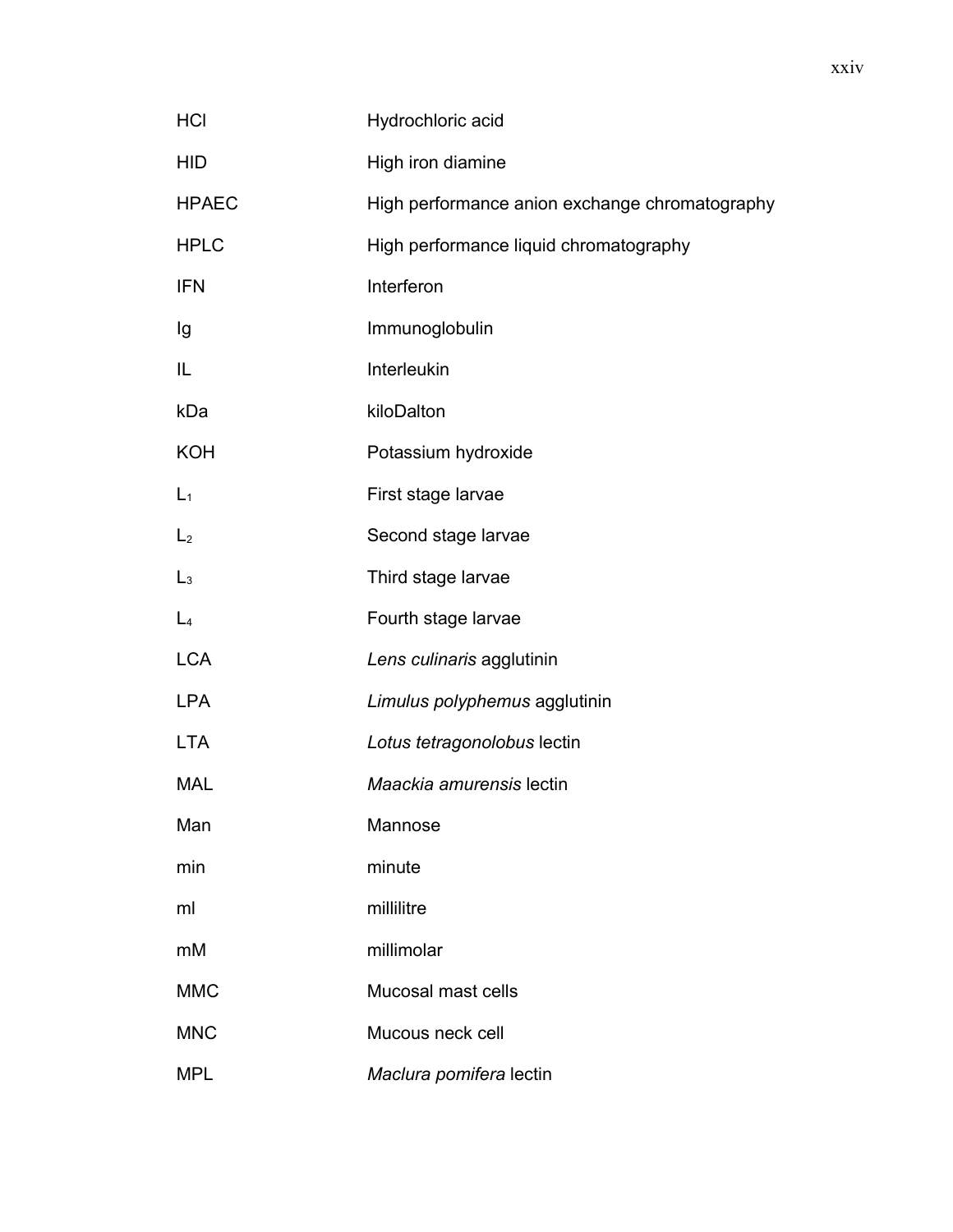| MQ-water        | MilliQ water                        |
|-----------------|-------------------------------------|
| <b>MUC</b>      | Mucin type                          |
| <b>MW</b>       | Molecular weight                    |
| <b>MWCO</b>     | Molecular weight cut-off            |
| n               | number                              |
| N. brasiliensis | Nippostrongylus brasiliensis        |
| <b>NaCl</b>     | Sodium chloride                     |
| <b>NANA</b>     | N-acetyl neuraminic acid            |
| <b>NaOH</b>     | Sodium hydroxide                    |
| <b>ND</b>       | Non-diseased                        |
| <b>NEM</b>      | N-ethylmaleimide                    |
| <b>NGNA</b>     | N-glycolyl neuraminic acid          |
| nm              | nanometre                           |
| O. dentatum     | Oesophagostomum dentatum            |
| O. ostertagi    | Ostertagia ostertagi                |
| р               | probability                         |
| P. aeruginosa   | Pseudomonas aeruginosa              |
| PAD             | <b>Pulse Amperometric Detection</b> |
| <b>PAGE</b>     | Polyacrylamide gel electrophoresis  |
| <b>PAS</b>      | <b>Periodic acid Schiff</b>         |
| <b>PBS</b>      | Phosphate buffered saline           |
| <b>PCR</b>      | Polymerase chain reaction           |
| PES membrane    | Polyethersulfone membrane           |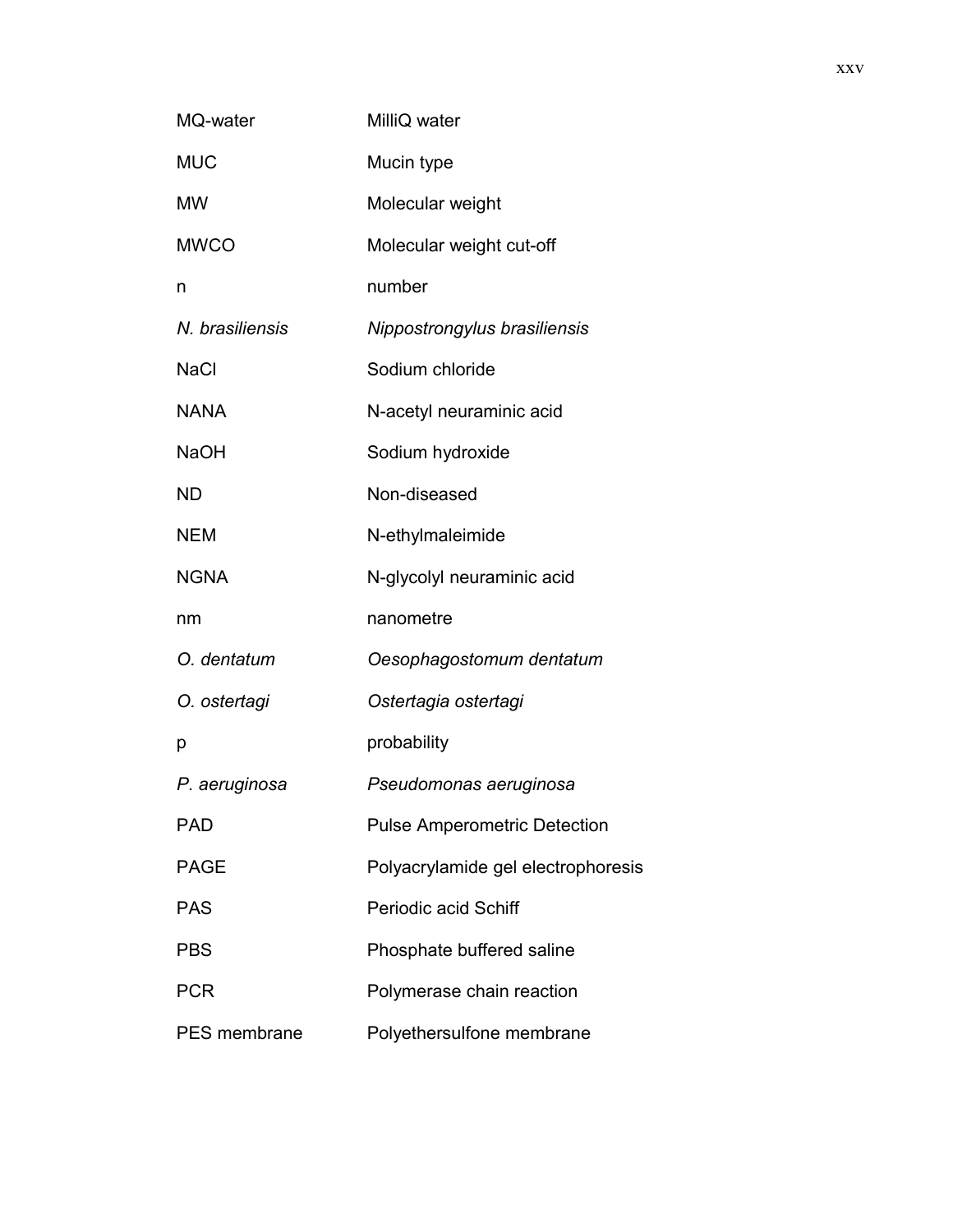| <b>PHA</b>       | Phaseolus vulgaris agglutinin      |
|------------------|------------------------------------|
| p.i.             | post infection                     |
| <b>PMSF</b>      | phenylmethylsulphonyl fluoride     |
| <b>PNA</b>       | Peanut agglutinin                  |
| <b>PSA</b>       | Pisum sativum agglutinin           |
| <b>PSM</b>       | Porcine submaxillary mucin         |
| <b>PTL</b>       | Psophocarpus tetragonolobus lectin |
| <b>PVDF</b>      | Polyvinylidene fluoride            |
| <b>RCA</b>       | Ricinus communis agglutinin        |
| <b>RNA</b>       | Ribonucleic acid                   |
| RO water         | Reverse osmosis water              |
| rpm              | Revolution per minute              |
| S. venezuelensis | Strongyloides venezuelensis        |
| <b>SBA</b>       | Soybean agglutinin                 |
| <b>SD</b>        | <b>Standard deviation</b>          |
| <b>SDS</b>       | sodium dodecyl sulphate            |
| sec              | second                             |
| Ser              | Serine                             |
| <b>SMC</b>       | Surface mucous cell                |
| <b>SNA</b>       | Sambucus nigra agglutinin          |
| T. axei          | Trichostrongylus axei              |
| T. circumcincta  | Telardosagia circumcincta          |
| T. colubriformis | Trichostrongylus colubriformis     |
| T. muris         | Trichuris muris                    |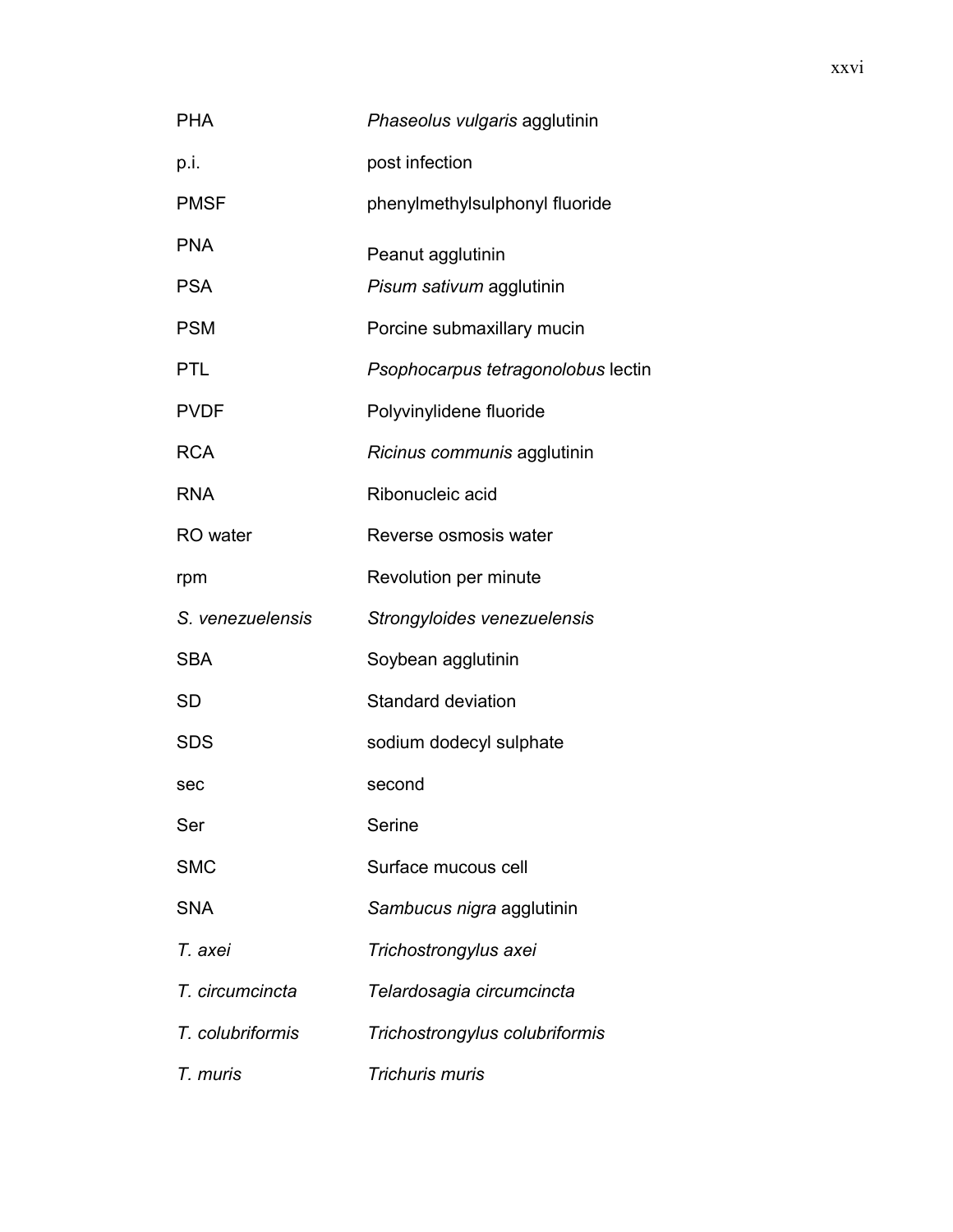| T. spiralis       | Trichinella spiralis                     |
|-------------------|------------------------------------------|
| T. taeniaformis   | Taenia taeniaformis                      |
| <b>TBS</b>        | <b>Tris-buffered saline</b>              |
| <b>TEMED</b>      | N, N, N', N'- tetramethylethylenediamine |
| <b>TFF</b>        | Trefoil peptide family                   |
| Th                | T-helper                                 |
| Thr               | Threonine                                |
| <b>TLC</b>        | Thin layer chromatography                |
| <b>TNF</b>        | <b>Tumour Necrosis Factor</b>            |
| <b>UEA</b>        | Ulex europaeus agglutinin                |
| UV                | ultraviolet                              |
| V                 | violet                                   |
| $V_0$             | Void volume                              |
| $V_{\rm e}$       | Elution volume                           |
| $V_t$             | <b>Total volume</b>                      |
| <b>WGA</b>        | Wheat germ agglutinin                    |
| Y. enterocolitica | Yersinia enterocolitica                  |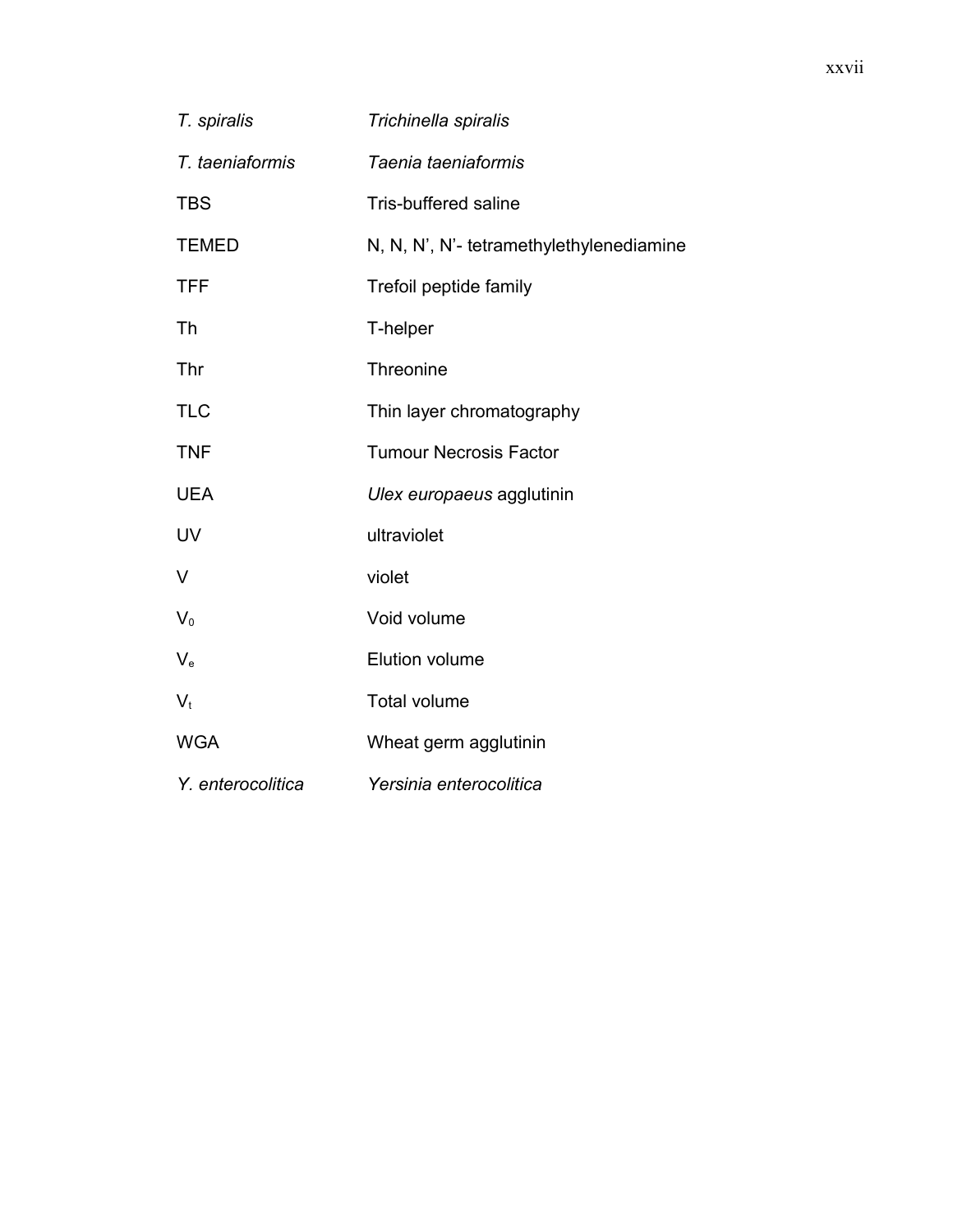# **INTRODUCTION**

For many years, the agricultural industry has played a key role in the New Zealand economy. The products obtained from sheep and cattle contribute a large part to the total national income. With 40 million sheep in the country (stated on the 30 June 2005 by Statistics New Zealand), products from sheep not only supply the domestic population, but they are exported to many other countries. Since sheep are living on pasture, they can easily become infected by helminths. Once these parasites infect the sheep, they may cause significant economic losses due to reduced wool production and acute disease and death in susceptible young lambs.

Gastrointestinal nematodes cause serious loss to farm production. In sheep, parasitism by *H. contortus* and *T. circumcincta* cause anemia, anorexia, reduction in body weight and wool growth and death. The emergence of multiple-drug resistant nematodes has increased the need for improved and sustainable methods of controlling nematodes, as well as selection of resistant or resilient lines of sheep. To develop novel therapies or select for hosts resistant to parasites, more needs to be learned about the host-parasite interaction.

Mucus and mucins are at the site of interaction of host and parasite. Many pathogens targeting epithelial surfaces recognize their niche for invasion and interact with the tissues through specific carbohydrate residues on the cell membranes and mucins. Parasitic nematodes may also identify their site of infection in this way. Many parasites degrade mucins to invade host tissues and for nutrition. Gastrointestinal mucus is involved in expulsion of parasites, yet little is known about the changes in mucin glycosylation during parasitism. Answers to these questions may open new opportunities to interfere with parasite establishment.

The present project aims to identify the changes in the mucins of the fundus and duodenum of sheep while the parasites *H. contortus* and *T. circumcinta* are present in the abomasum. Little is known about the changes in carbohydrate content of mucins that occur during the infection with these nematodes. It is hoped that increased knowledge of these carbohydrate residues may lead to a better